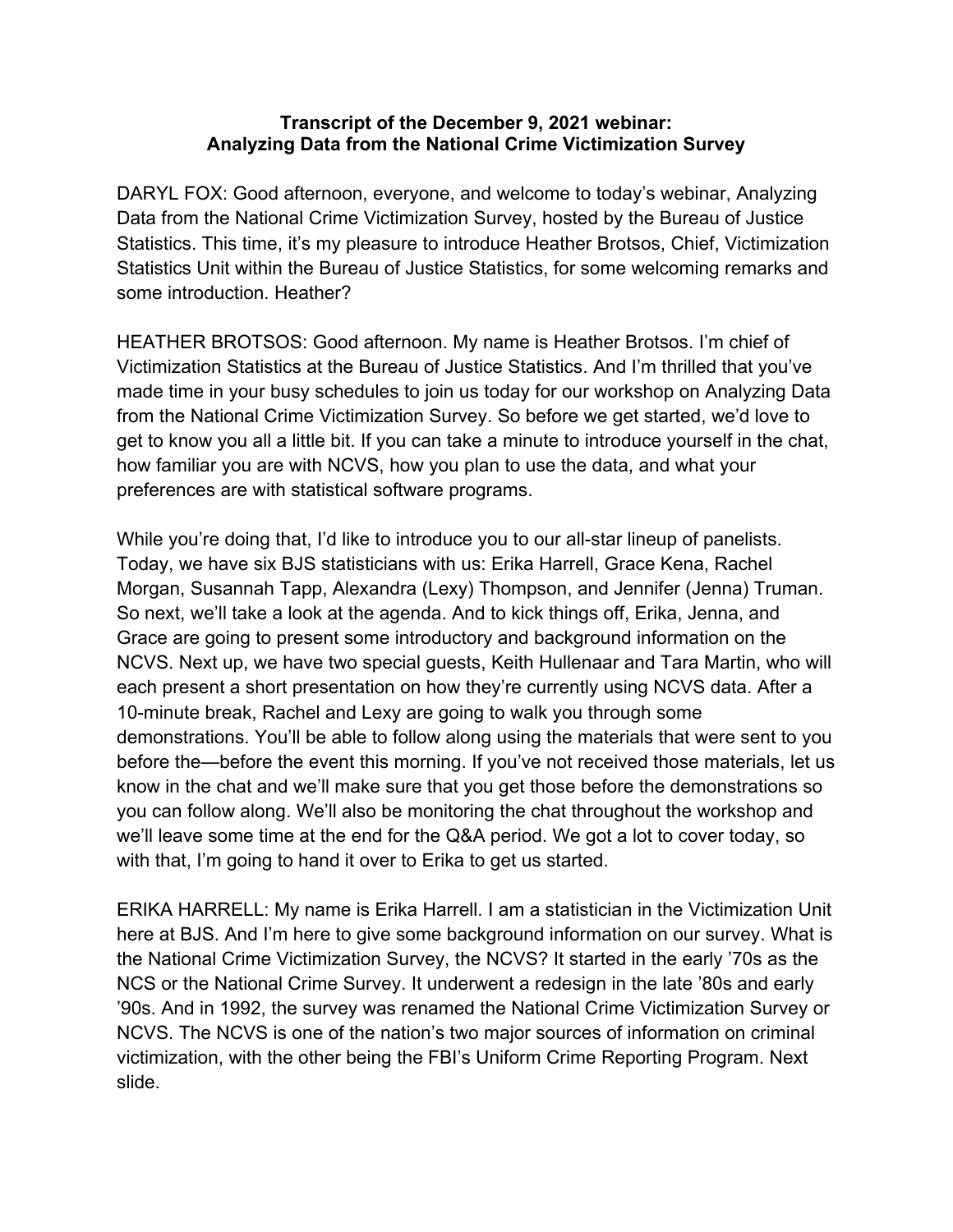The NCVS, or NCS, was created with a number of goals in mind but the main—one of the main goals was to measure crime that was not reported to the police. Unreported crime was a gap in the UCR Program because the UCR Program only relied on police reports and the NCVS was able to get at those crimes that were not reported to police. The NCVS provides a measure of victim risk and a measure of police reporting overall changes in it by asking crime victims about whether or not they reported a crime—their incident to the police. Next slide.

BJS contracts with the U.S. Census Bureau to collect data for the NCVS. The data are collected year round and the census interviewers attempt to interview everyone in a sample household age12 or older. This is done once every six months to the same household. Seven—this is done seven times over the course of about 3.5 years.

The first interview is done in person while the second through seventh interviews are done either by phone or in person, based on the preference of the respondent. All interviews are self-report interviews. The person just tells the interviewer what has happened in this incident base where we collect characteristics on each crime incident. Each—next slide.

What data are collected? The NCVS, we collect information on nonfatal personal crimes such as rape, sexual assault, robbery, aggravated assault, simple assault, and personal larceny, and also household property crimes such as burglary, trespassing, motor vehicle theft, and other types of household theft. We also collect information on victim and offender characteristics such as age, race, ethnicity, and gender. We also collect information on crime characteristics such as the location of crime and whether or not the offender had a weapon. We also collect information on police reporting and also victim experiences with the criminal justice system such as whether or not the case made it to trial or not. The NCVS is the only source of national data on a variety of topics such as crimes against persons with disabilities and intimate partner violence and injury. Next slide.

For more information on the NCVS Program, please see the very first link. It will take you to a page on the BJS—on the BJS website which describes—giving an overall description of the NCVS. Now, our data and codebooks are housed at the National Archive for Criminal Justice Data which is at the University of Michigan. Those can be accessed at the second link on the slide. The workshop materials that you should have received today that you will probably be using the most will be these three: the Technical Documentation, the Variance User's Guide, and the Criminal Victimization, 2020 annual bulletin, which is basically our annual report that we use to get—to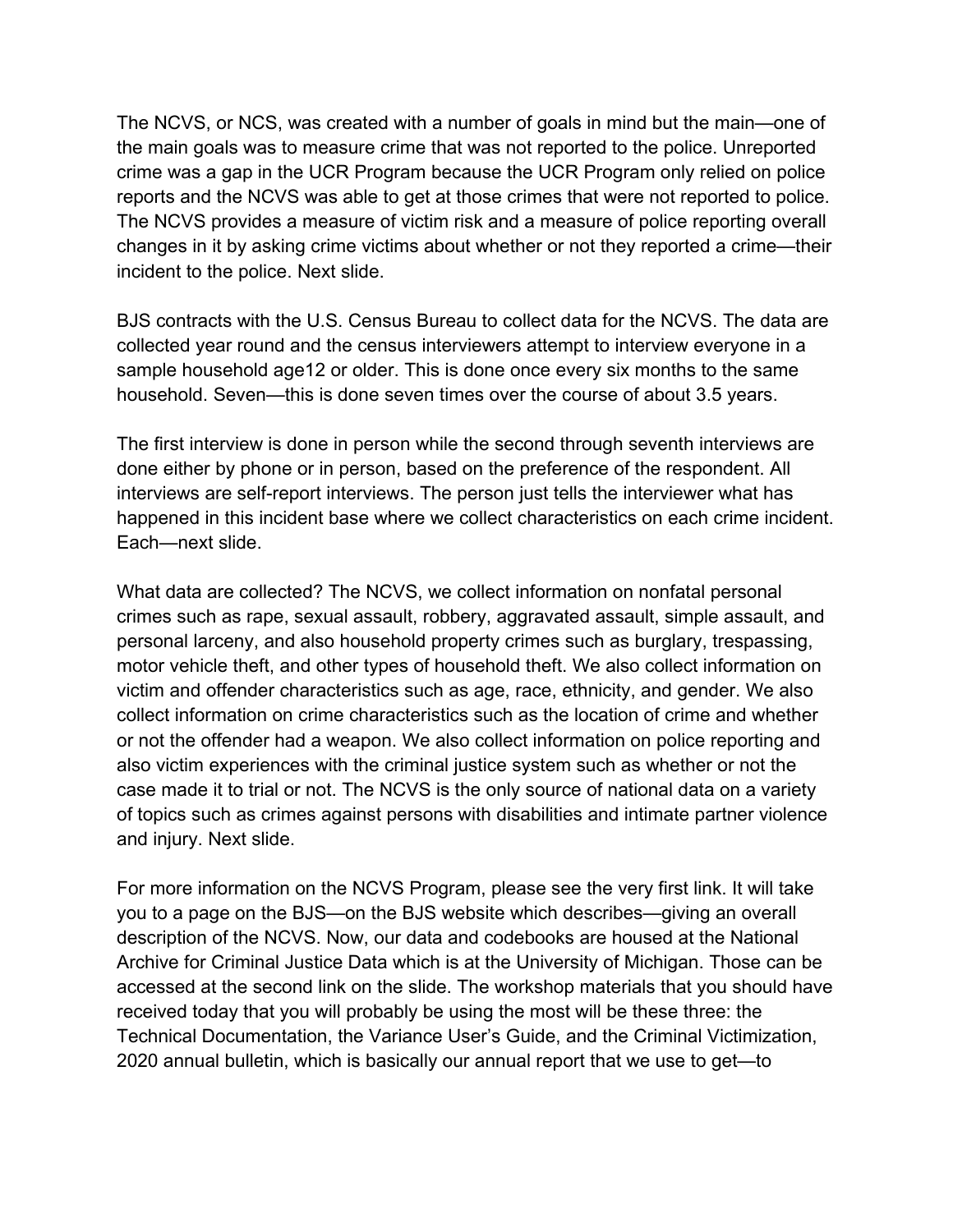present our first release of a year's worth of NCVS data. And now I think I should turn it over to Jenna to talk about the survey instruments.

JENNIFER TRUMAN: Thanks, Erika. And thanks, everyone, again for attending today. We're really excited to have you all here. And I'm going to be talking about the NCVS survey instruments and how they're organized for those that are not familiar. So next slide, please.

So the NCVS is a two-stage design survey instrument, and there are several parts. So the first part when we go into households is called the NCVS Control Card. So we are rostering the household and from there, each individual person goes into a crime screener and we ask about victimization they may have experienced. If they were a victim, then we ask at the crime incident report about those individual incidents. If they were not, then they move on to some additional person-level demographic questions. And depending on the time, we also collect different supplement data. And Grace will talk a little bit more about this later. But we collect data on things like identity theft, school crime, and stalking. Next slide.

So a little bit more about the NCVS Control Card. So this is that household roster and this is included in a copy of the workshop materials that you received. So essentially, this is collecting a record from each sample unit. So as Erika said, we sample household. So this collects information at the household level. It's used by the Census Bureau, the field representative, to locate and then also confirm that they've contacted the correct sample household. Generally, we collect information from the household respondents about each person in the household and so we try to get the most knowledgeable adult household member. And then that roster that we're collecting contains demographic information from every person that's living in that household. So we're collecting things like age, race, Hispanic origin, sex, marital status, and education. Next slide, please.

So next, once we have the household information, each person that we interview, everyone 12 or older, is asked a basic screen questionnaire. And so these questions are designed to determine whether or not that person experienced any crimes, whether they were committed against the household or committed against that person. And now in terms of the household, it would just be the household respondent that would be recording those types of crimes. And then we're asking about crimes that they may have experienced in the previous six-month reference period. So the household respondents, as I just said, are asked about property crimes, and then all respondents 12 or older are asked about personal crime. And the questions are written in a short queue format, so the interviewer is reading a "stem" about whether or not the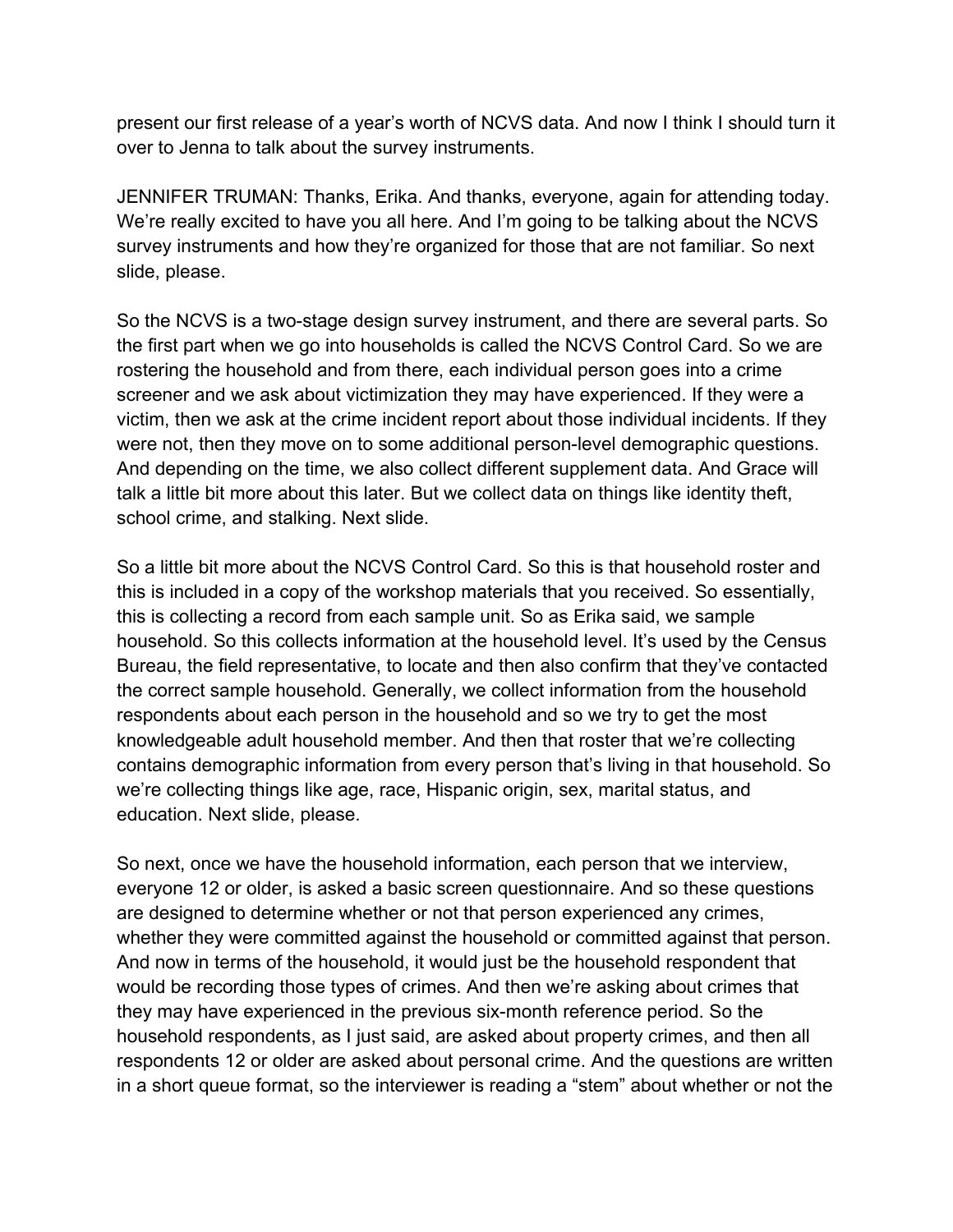respondent had experienced a certain type of incident and then gives examples of the types of incidents to prompt the respondent's memory. So if they weren't necessarily thinking about something, that's what they're intended to do, is kind of to prompt their memory and determine whether or not they've experienced that. Next slide.

So one thing to know is that we don't generate any of the crime estimates from the screener questions. So the screener is designed just to trigger what we call incidents, just again using those cues to figure out and remind people and ask if they have experienced anything. And so we're not—but we're not—we're ultimately classifying the types of crime from the crime incident report which we'll talk about here in a second. So if no incidents are recorded, then the interviewer proceeds person by person until the questionnaire is completed for each person 12 or older in that household. Again, we have a copy of this screening questionnaire in your workshop material, so please refer to that and let us know if you have any other questions. Next slide, please.

So if—for those folks that have experienced victimization, they would then turn to the Crime Incident Report. And so the Crime Incident Report, or the NCVS-2, is used to gather detailed information about the incidents that they reported in the screener. We complete one crime incident report, or CIR, for each incident reported. It is all incidentbased, so the questions are focused on details regarding that criminal incident. And, again, as I was just kind of saying, ultimately, our crime estimates that we report outcomes from the CIR. So the information that we're capturing there and confirming that a crime was committed then is what ends up in your type of crime coding from here. Next slide.

So within the Crime Incident Report, the types of things that we're asking about, so we're asking about location and presence. We're asking about things—about if they were attacked or if they were threatened, medical—or injury and medical care consequences and things like emotional consequences, whether or not there were any actions taken against the offender, anything about the offender that they might know. So things like the relationship to the offender, you know, age, race, sex of the offender, if they know that information. If things were—you know, if theft—if they experienced a theft whether or not it was an attempted theft or a completed theft. If there was any property damage and also if they reported to police. So one of kind of our main measures that it is important for them to get with whether or not they were reported to police so we can then report out whether or not, you know, we both—are capturing both reported and not reported to police crimes here. Next slide.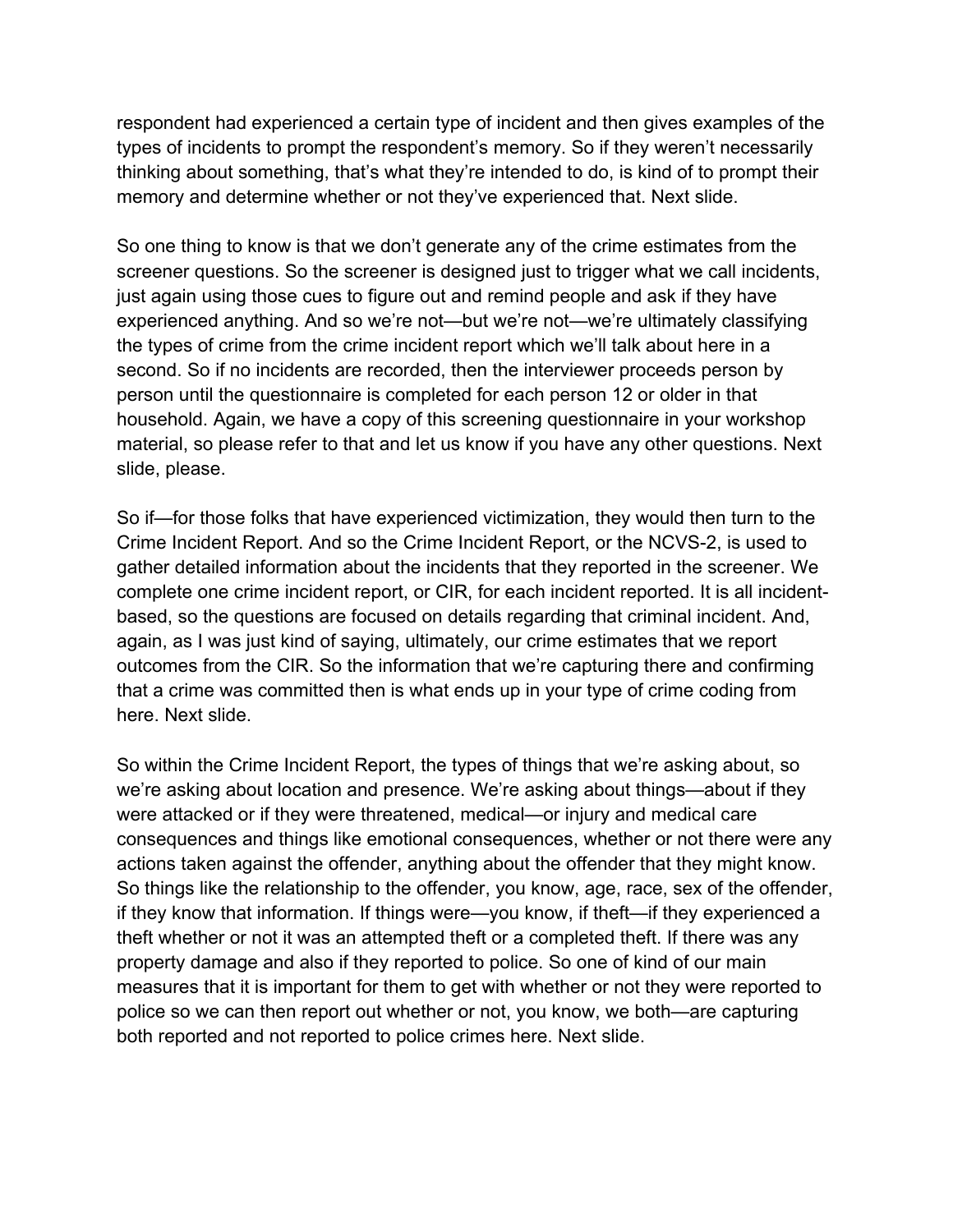So the other thing that—to keep in mind for victimization when we're collecting them is there are—we're asking information about what we call series crimes or series victimizations. So these are victimizations that are very similar and occur so frequently that the victim isn't—is unable to recall each kind of individual event. So as I said, we're asking about each incident when we can. So they've told us—told us in the screener they experienced something, then we asked in the CIR if they—about each of those incidents. But for something like a domestic violence or intimate partner violence that may be occurring frequently, they may not be able to recall each kind of individual incident and details about those. And so in the CIR, we ask them if that was the case. So if it occurred more than six times, it's kind of where we start asking about the series crimes. And if they're not able to tell us details about each individual event we'll classify it as a series victimization and we'll only collect the detailed information on the most recent incident in that series. And so while it is more similar for, you know—or it'd be more, you know, prevalent for something like intimate partner violence or, you know, other attacks that may have happened, it can exist for any type of crime. So they've experienced something frequently enough and they only can tell us kind of details about that, you know—not details about all of them. We'll collect just the first or the most recent one and collect that detail there. Next slide.

In addition for Census Bureau, our data collector, and so they do the data processing for us. And in addition to the information that we collect from the questions that are in the CIR, we also use what—narrative. So the last—the last question in the CIR, the interviewer writes the summary of an incident, and then those narrative or incident summaries are compared to kind of what was collected in the CIR. And so the interviewers are, you know, trained to kind of pay particular inform—you know, particular attention to certain questions, things that are important for classification. So something like location and presence because if we know—you know, if some—if the person wasn't present, then it wouldn't—it wouldn't be a personal attack to the person. Things like whether or not it was an actual physical completed attack, if it was an attempted attack, if there was theft involved. So something, you know, potentially was missed in the CIR or something, you know, didn't happen, the interviewers have that kind of opportunity to—and have that information in the narrative, provide that summary, and then our Census Bureau colleagues, when they're processing the data, they're actually looking at that and using it for editing and coding, coding ultimately that type of crime, adding details if it was missed and editing the data. And the details that we're collecting from the CIR then go into our classification. And so all of this detail that we've collected, ultimately is how we classify and then record out on the crime. And, again, just as a reminder, there's also a copy of the Crime Incident Report in your workshop materials so you'll have that there to reference. Next slide.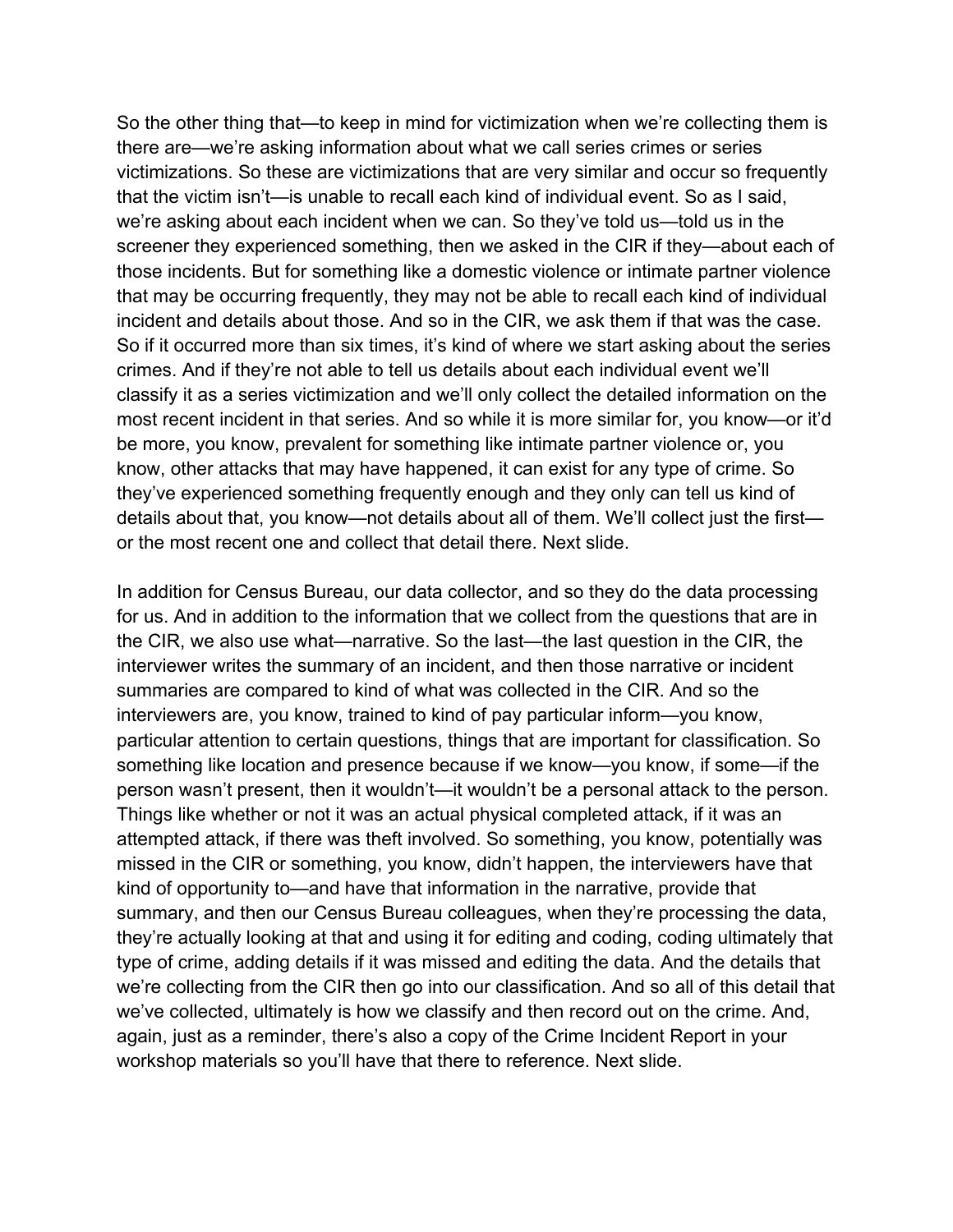So here's the crime classification. So from all this information that we get from the instruments, we then end up here at this crime classification. And as Erika mentioned, we're classifying both personal and household-level crimes. And for person-level crimes, we have kind of overall violent crime. As I mentioned, they're—we're collecting information about both completed, attempted, and threatened, rape and sexual assault, robberies, assault which—both aggravated and simple assault. And the difference there between aggravated and simple is whether or not there was a weapon or serious injuries. So if there was a weapon or serious injury involved then it is classified as aggravated assault. And then, lastly, we have kind of personal theft, which is like purse snatching, pick-pocketing. We collect that as well. And so this is the person-level crime classification. Next slide.

And then we have the household-level crime classification or property crimes. So from the CIR, we then classify these types of crimes. So we have burglary which we have completed or attempted, motor vehicle theft, again, completed or attempted, and then there's the household-level theft. And we're able to classify, you know, again, completed, attempted, and then the actual amount of theft as well. And next slide. And I think I will be handing this over to Grace. Thank you again for your time. And, Grace, take it away.

GRACE KENA: Thank you, Jenna. Good morning or good afternoon, depending on when you are. Thanks—where you are. Thanks again for joining us. I'll be speaking to you today about how to access NCVS data and statistics. So depending on your needs, there are three ways to do this. Through our statistical reports, through our new online data tool, and through our data files. Next slide.

BJS releases NCVS data through several reports, including our Annual Criminal Victimization Bulletin shown here on screen, and these data are taken from the core NCVS data collection. There are also topical reports that use core data such as hate crime victimization and crimes against persons with disabilities. And then reports such as stalking victimization are based on our stalking supplement, which I'll talk more about in a little bit. Next slide.

NCVS data are also available through our new data tool, the N-DASH. For those who might be familiar with our former NVAT tool, this tool is based on the same types of data generally but just uses a more expanded set of modern presentations. Just another note that the NVAT and the NCVS API are being phased out by early next year in favor of the N-DASH but a new API is in the works for development in the future. So on screen here are a few example charts that you can view and download from the N-DASH. So on the N-DASH site which is listed here on screen for you, you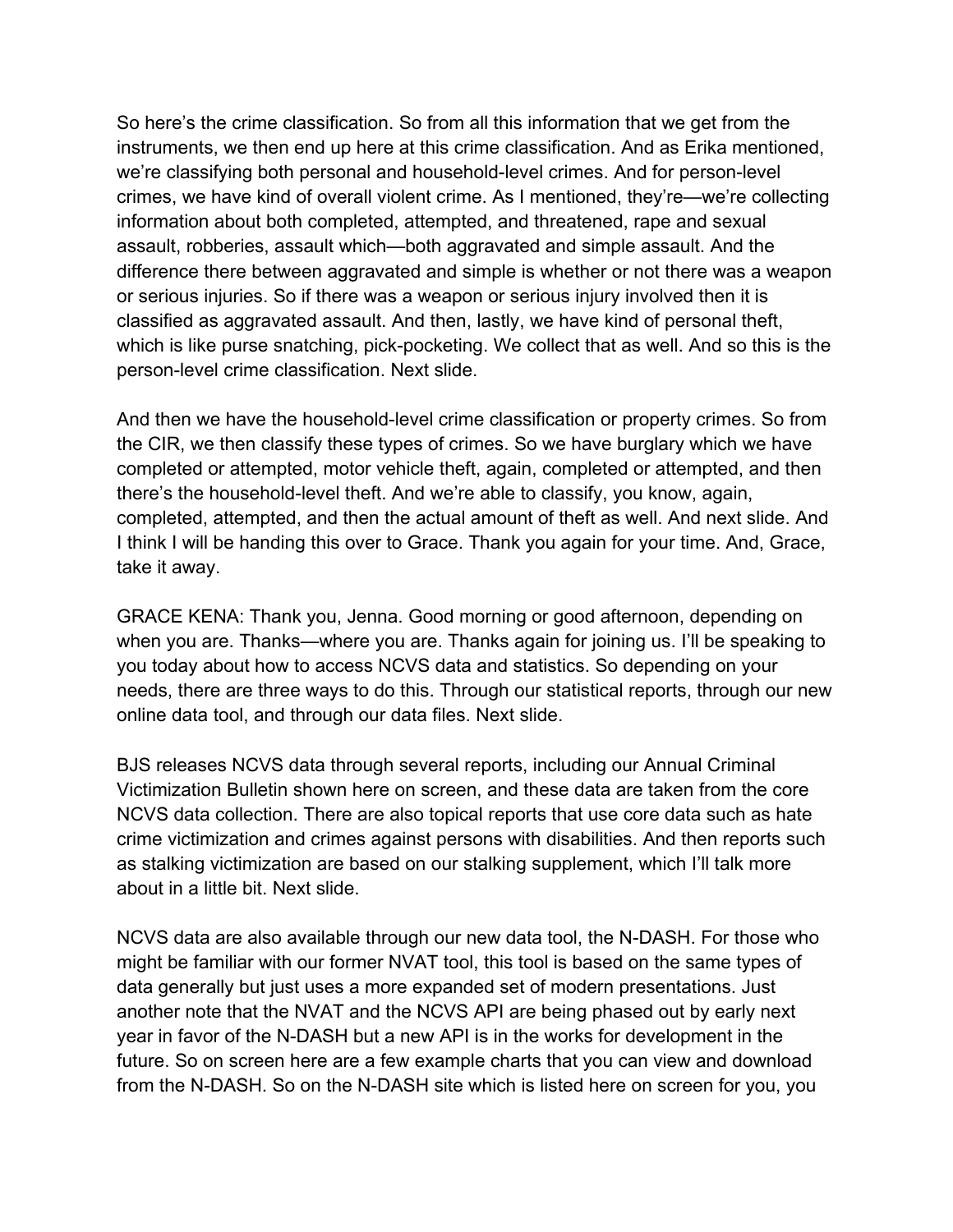can access a tool overview and a user's guide that will guide you through how to use the tool. Also available are quick graphics with preset graphics and tables, as well as custom graphics that you can manipulate according to your needs and preferences. If you do get a chance to check the tool out, do let us know what you think. Next slide.

In terms of data files, as Erika mentioned, BJS archives its public-used data at the National Archive of Criminal Justice Data or NACJD. And NCVS data can be found there as well. So data from the core survey, the supplements, and other one-time data files are available there. Next slide.

Each data set has a reference number and includes the date that the data set was released or revised which can be helpful if you need to know what the most up-to-date file is for whatever reason. Each set of files also includes the data files themselves, a codebook, and data documentation. The core NCVS data are available in single-year data files as well as concatenated files which include all data years from 1992 to the most recent data year. For the core collection, the data files include person files, household files, and incident files which Rachel and Lexi will talk about in more detail coming shortly. These core files are released annually along with or not long after the Criminal Victimization Bulletin Report is released. And data files for each of the supplements are also available through the NACJD. Next slide.

Restricted-use data files are available through the Federal Statistical Research Data Centers or FSRDCs or RDCs, depending on your acronym of choice. With these files, you can access more variables than are available through the public-used files. These internal files begin with the 2005 NCVS data for the core, and they include more detailed geographic information and less restrictive top coding of variables than you'll find on the public-used files. In order to get approval, you have to submit an application where you'll need to describe where you want to work in terms of RDC location as well as your research and your specific need for the data you're requesting. More information about this process is available at the link on your slide.

So on screen, here are examples of some NCVS data files that are available through the RDC. And, typically, these files are also released on similar timelines as the accompanying BJS reports and public-used data. So it isn't only—for anyone who isn't familiar, only NCVS data that's available there, all of the other data that the Census Bureau collects is there as well. And so if anyone has research interests that would involve linking files to the NCVS, those options are available. Next slide.

So as mentioned earlier, in addition to the core NCVS, supplemental surveys are also administered periodically to eligible respondents at the end of each NCVS interview.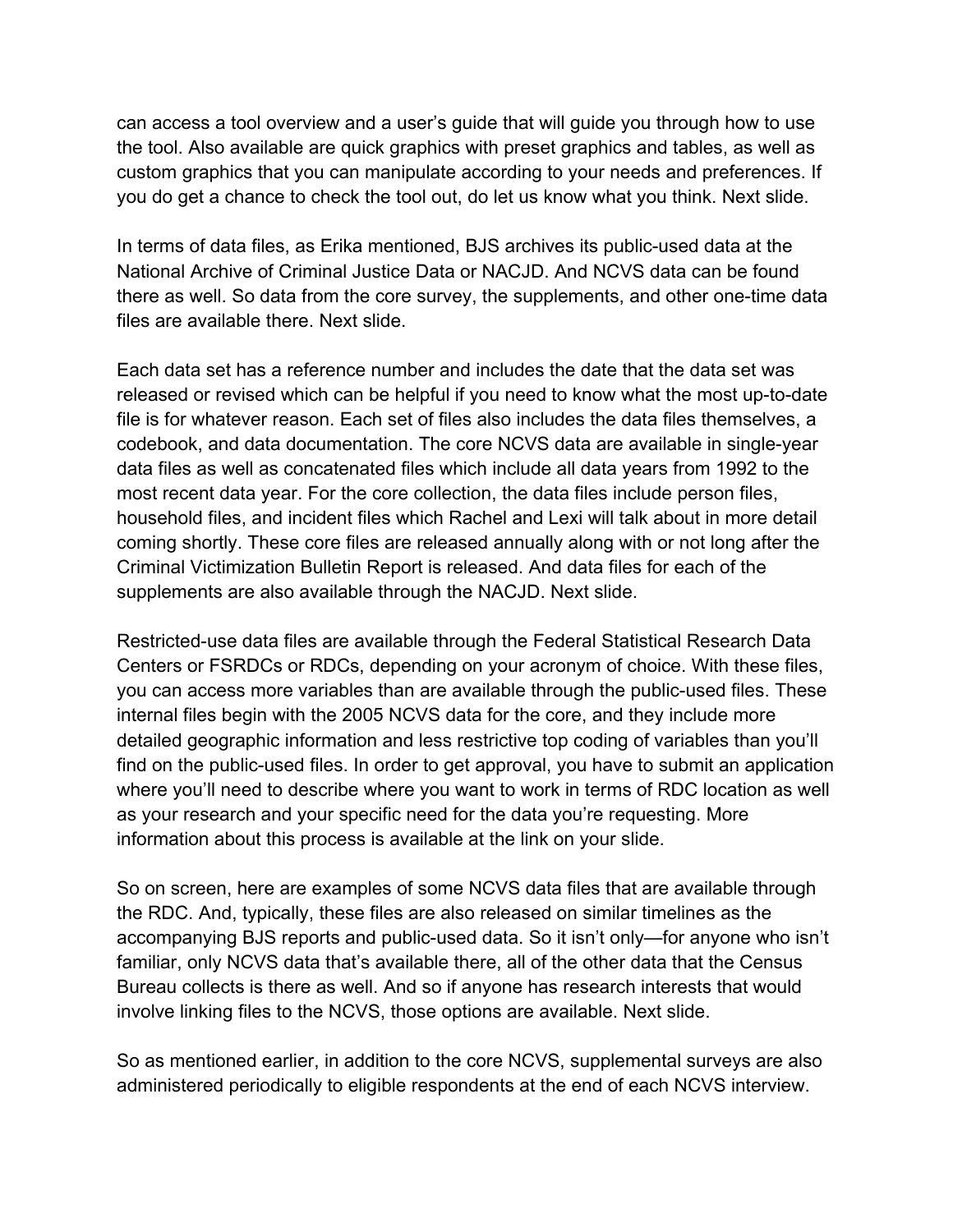So, for example, the target population of the 2017 fraud supplement was persons aged 18 or older. So though the core survey is administered to persons aged 12 or older, only people within that reference population would get the supplement at the end of their core interview. And supplements are typically in the field for six months at a time, so generally either January through June or June through July. So why do supplements? The core NCVS is already a very lengthy and expansive survey and so these supplements are used to capture emerging issues that can't be easily incorporated into the core instrument and they allow BJS to better capture the changing landscape of crime. Recent supplements include Identity Theft, which is typically administered every two years, the Police-Public Contact Survey which is typically administered every two to three years, the School Crime Supplement which is sponsored by the National Center for Education Statistics and that's generally every other year, and the Fraud and Supplemental Victimizations or Stalking Surveys which have been on less regular schedules of late.

As with the core data, NCVS supplements are available through the archive as a single flat file with the NCVS variables from the core attached. The one exception to that is the PPCS, which contains only a subset of demographic data from the NCVS interview and most of the responses from the PPCS questionnaire itself. And the reason for that is just as a disclosure avoidance precaution in not linking the PPCS data to the full NCVS because of any information that might be available publicly about police contacts that would lead people to be able to identify respondents.

Turning back to the data availability codebooks for the supplements—oh. Go ahead. Thank you. Codebooks for the supplements generally include GVFs or generalized variance functions that can be used to conduct analysis. Alternately, you can use direct estimation through the Complex Sample option in SPSS. And as mentioned earlier, the restricted-used files are also available through the Census RDCs. Next slide.

Now, I'm pleased to introduce our two special guests for today, Dr. Keith Hullenaar and Dr. Tara Martin. Both Keith and Tara have done a lot of research and analysis using the NCVS and both are former attendees of this workshop. So we're very pleased to have them today. They're going to be sharing with us a little bit of work that they've done using the NCVS just to give a flavor of the kinds of questions that can be answered using the data. So we welcome them. We're excited to have them today, and we just generally welcome the work that others do to expand the reach of this survey. So I will turn it over to Keith with that.

KEITH HULLENAAR: Grace, I want to echo, you know, what you said, like since I've since I've started working with the NCVS, the team has been incredibly supportive of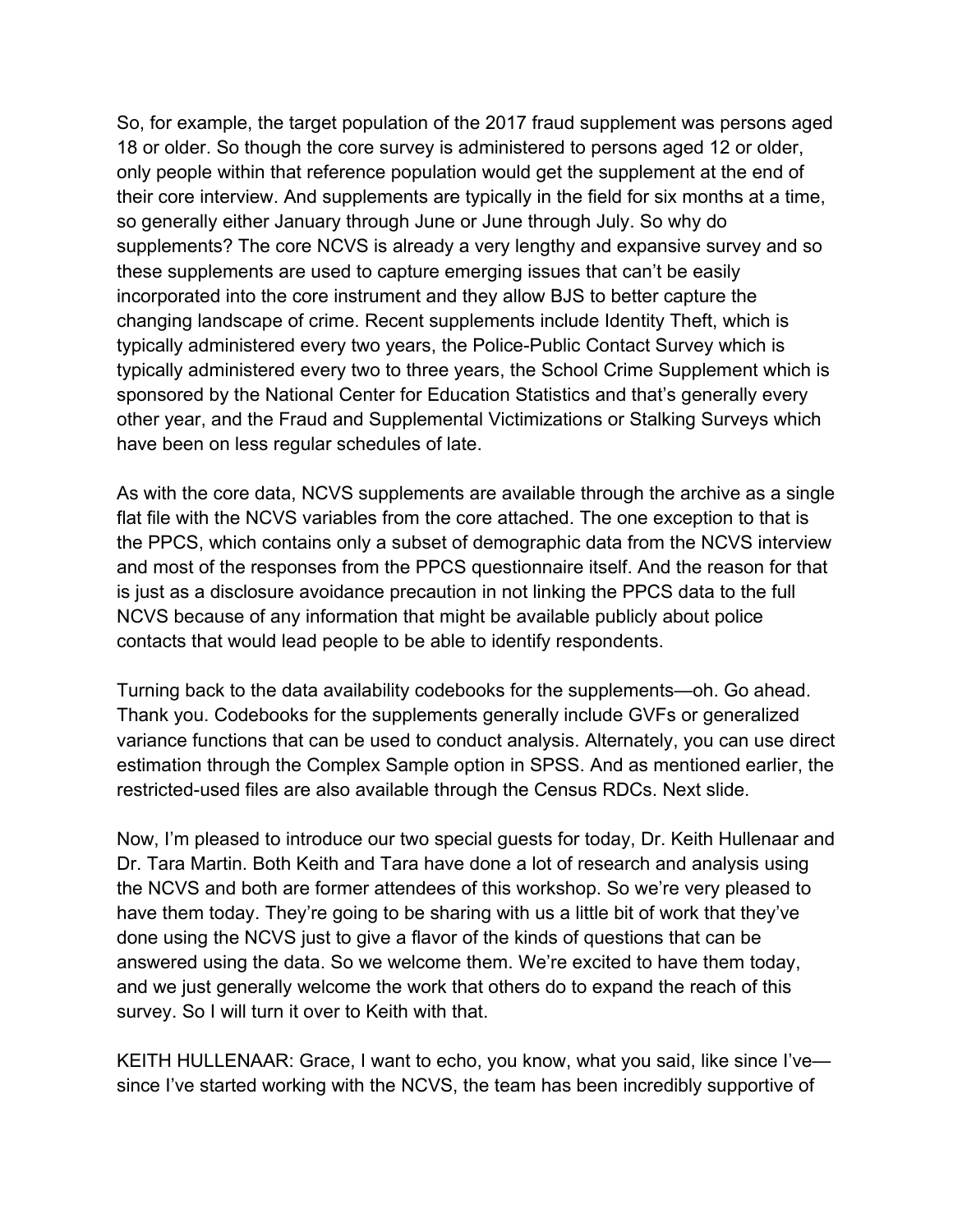some of the work I've done and some of the work my research team has done using this data set. And they are—you can go to the next slide right here. So I've been working, you know, with the NCVS for around eight years. I remember I was—the first time I ever saw the dataset, you know, all the rows and columns were—I was actually an undergrad where I examined, I think, the association between reporting to the police and with the sexual violence victimization. And, as Grace said, I took this workshop four years ago and this was sort of a game-changer for me, you know, being exposed to the experts who [INDISTINCT]. So I kind of went from—you know, like that day and the weeks afterward when I was able to message them and ask questions was sort of like when I went from being sort of an amateur sort of user to someone who's a lot more proficient and had a much better understanding of the dataset. So I think that you're in—you're in the right place if you want to use the NCVS for your research and your work.

So a little bit of background about me is that I work at Harborview Injury Prevention and Research Center at University of Washington. And we're sort of an eclectic group of folks who are really interested in violence and injury prevention efforts that advance equity. In terms of education, I received my Ph.D. in Criminology from Pennsylvania State University. And since my grad program, I've been using the NCVS to broadly study violence issues, but my research kind of falls into three different buckets, the first being victim help-seeking, the second being health consequences of violence, and the third, you know, I'm really interested in violence both perpetration and the engagement of adolescents and youth violence. You know, and here, I've been really focused on examining patterns and trends but also how youth violence is policed both at the schools and outside of the schools. And what I want to be talking about today is sort of how I'd use the work and the data from the NCVS to do my research on victim helpseeking and health consequences and some of the stuff I've been doing there. Next slide.

So one of the major projects I've actually been looking at recently with the—with the group at HIPRC and University of Washington is using the NCVS to study police report—police reporting and health-care use after violent injury. So I sort of mentioned in the introduction here, we have an understanding that not all violence is reported to the police. We often refer to this as sort of a dark figure, right? But when it comes to actually violent injuries, we pay less attention to how there's also a dark figure when it comes to the violence that's treated and untreated by health-care providers. Now this is really important because how we survey and how we monitor bodily injury often comes from administratively from police data or police reports and also health-care records. And what we can do, you know, instead of like expending a lot of resources and time trying to match whether a case that's in the police datasets also on the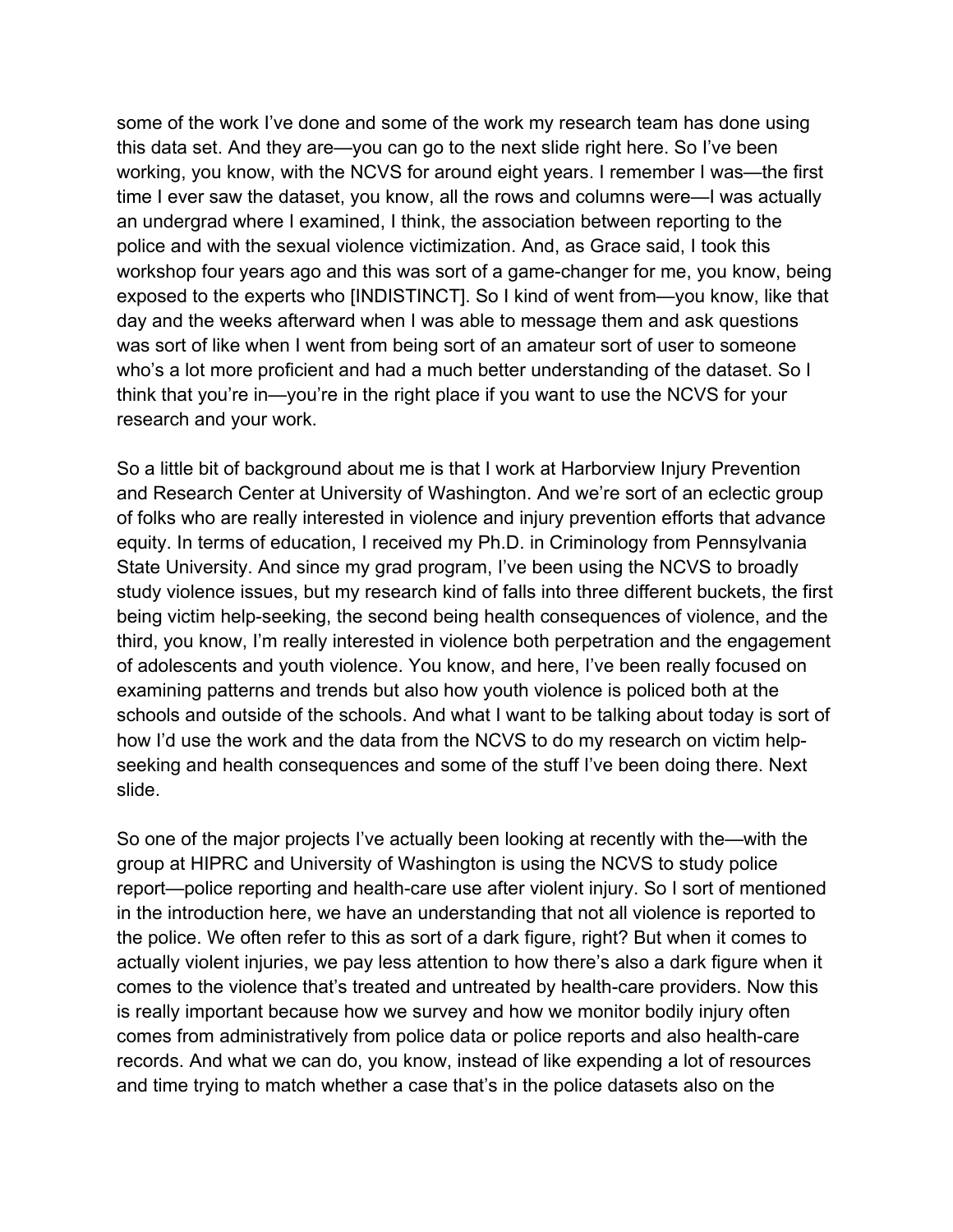health-care record, which many studies have done, what we thought we could do is actually use the National Crime Victimization Survey to examine, you know, more simply, you know, if a victim experienced a violent injury, that's serious enough, you know, that they became serious enough to get treated at all by medical care whether it's a Band-Aid or going to the hospital, are they engaging police reporting or are they seeking health care from formal health-care providers? Can—this could kind of give us a sense about, you know, what proportion of violent injuries are reported to the police and also what proportion of violent injuries may be in actual health-care records and be able to pull from the data? And what NCVS does, it gives us a national-level picture of that question. And so what we wanted to do was ask the—this simple but kind of complex question, what are the differences in terms of violent injuries between police reports and health-care records? All right. Next slide.

So what we did is we used the NCVS data, and you're going to learn about this stuff and how to—how to calculate these sorts of rates, is we use the NCVS data and, specifically, cases of victimization that involved injuries that received any type of medical care, again anything from like a Band-Aid to, you know, going to the hospital, and whether these were reported to the police or treated by health-care providers, that is hospitals, doctors offices, clinics. We wanted to know the distribution, you know, both the divergence and the overlaps between police reporting and health-care use. As you could see in the figure in front of you, a lot of these violent injuries are both reported to the police and involved some sort of health-care provider. The second most common sort of option is that the injury involves pulling a police report and then the least common is when the injury involves health care but no police report at all. So in this case, only health care. But, you know, grouping all violent injuries together is, you know, not very informative because we know that victims may seek health care only when they deem the injury is serious enough. So they may avoid health care because it can be very costly for them in some cases. And they may avoid health care for more minor injuries than compared to more serious injuries. So, Daryl, you can go next slide here.

We found that this was the case actually in the data. As you can see, in the minor injuries portion, you see that a lot of the cases for violent—for minor injuries, in this case, it'll be cuts, bruises, scrapes, and scratches. A lot of them involved only a police report rather than healthcare here, whereas for serious injuries, what we found, as we looked at sort of the distribution of the proportion of cases that went to police and health care, only police report, and only healthcare. Now, for serious injuries, most of the cases have only a police report—or most of the cases involved a police report and also health care. And, in fact, when you look at other types of—the distributions for serious injuries, we found that for serious injuries actually in the NCVS data, a serious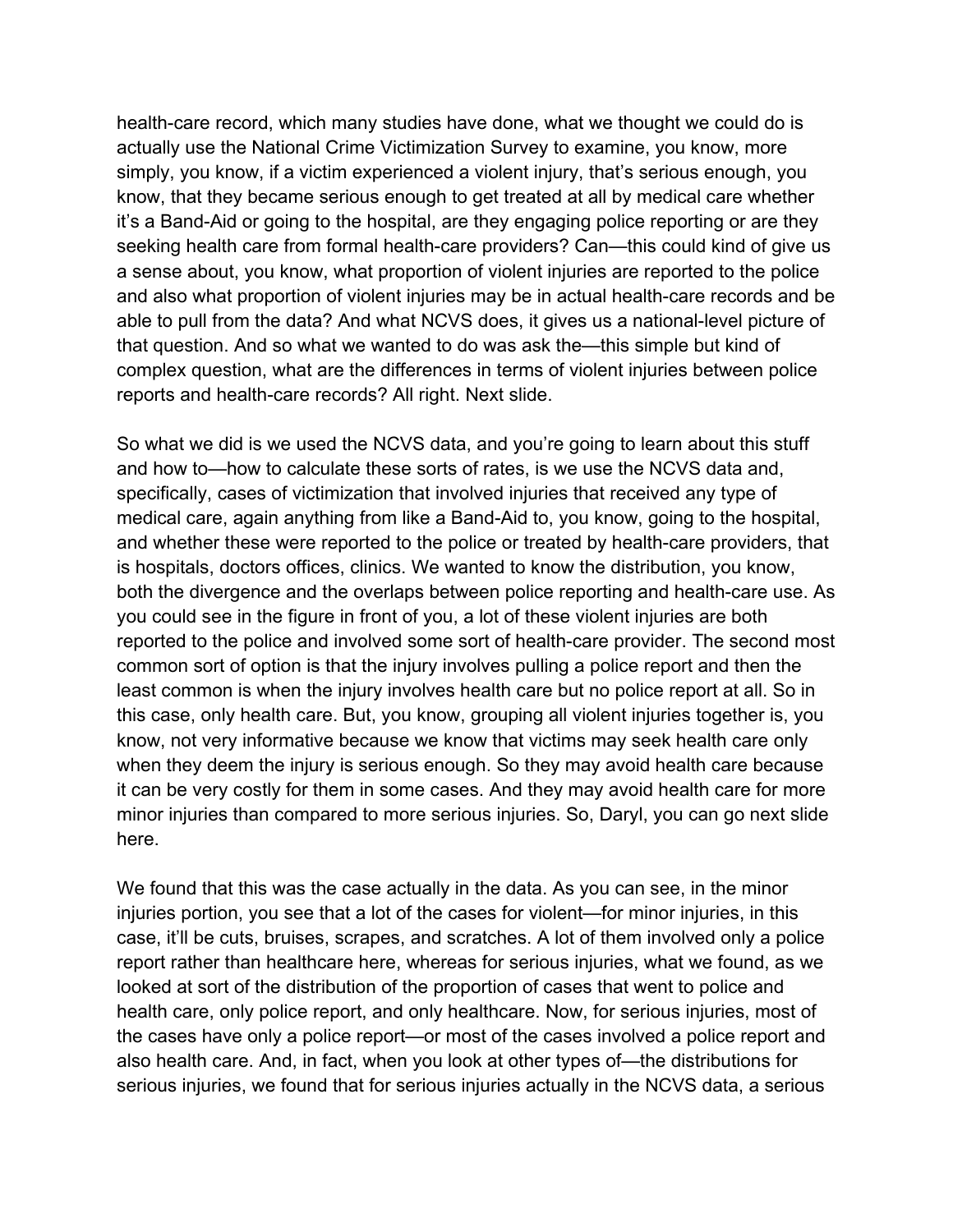injury was just as likely to go to the police as it was to go into healthcare, which suggests that, at least for serious injuries, health-care records and police reports may capture the same proportion of incidents of the dark figure, you know, and have a similar sort of dark figure. But for minor injuries, you know, intuitively find that, you know, health care doesn't do a really good job for the—capturing those minor violent injuries and you may want to rely on police reports in that regard. All right. Next slide.

Now, there's some limitations here, you know, with the NCVS classification of minor and serious injury, it is more than purely theoretical and empirical because you don't have like medical sort of measures of how serious the incident was, like an injury severity score. The health care-used measures in the NCVS don't capture ambulance services. NCS that includes population—excludes populations that are most at risk for violent injury such as people experiencing homelessness. But I think there's a lot of latitude here, what can be used—the intel the NCVS could be used to advance this research agenda. Specifically, I'm thinking about health care use across different populations is an important question that we need to answer and also how victims care for their longer-term problems such as physical, emotional symptoms. Next slide.

And the other project we worked on, this is project number two, is we wanted to use the health consequences of violent victimization measures provided by NCVS to specifically examine how the victim-offender relationship was associated with the harm and symptoms that victims experienced later on after the incident occurs, because we know that criminal justice and health policy is very focused on family and intimate partner violence. We know it affects arrest outcomes and we know that health-care screening often—in interventions, there's a lot of effort and money spent to identify family and intimate partner violence, suggesting that knowing the attacker might be an important risk factor for harm and that it may actually produce greater harm. And some research supports this. But we wanted to use the NCVS data to sort of answer that question. And specifically, we wanted to know whether there might be differences in the victim-offender relation as it relates to harm between those who are injured by violence and those who are uninjured by violence. Next slide.

So this sort of chart right here is a little bit confusing but what you're—what you're looking at in front of you are sort of estimates from a multi-variable model. And each estimate compares a victim-offender relationship category with the reference category being some—the victim was more relationally distant with their offender. So in this top case, you'll see the circle, that's comparing family and intimate partner violence to stranger violence. And, for instance, the triangle that compares family and intimate partner violence to acquaintance violence. And for the diamond, we see acquaintance violence versus stranger violence.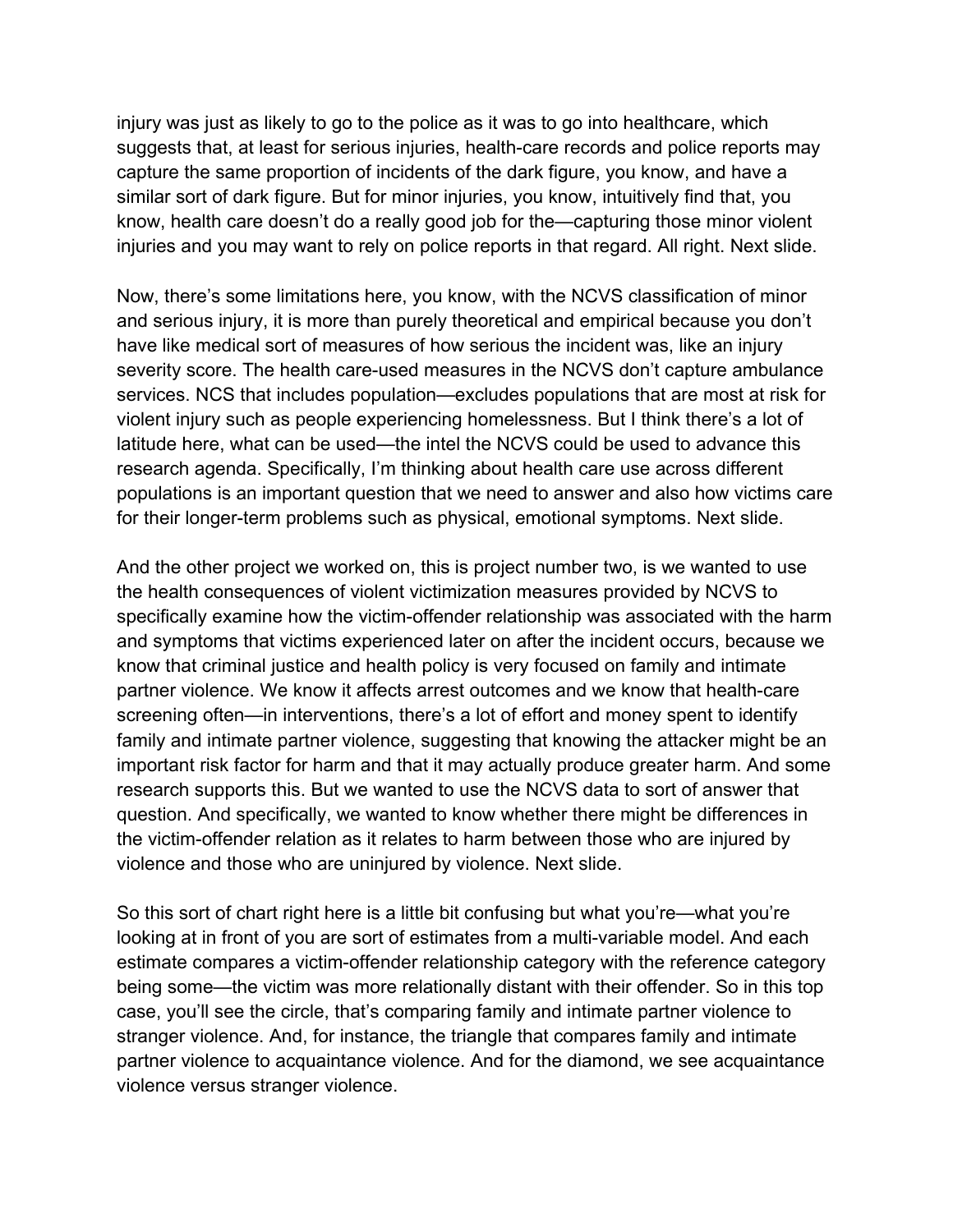And what we examined is we examined four different outcomes that are in the NCVS data for—in terms of health consequences. And for the red and the blue, we compare the association for those who—for those victims who reported no injury and for those victims who reported injury. And what you can see here is that almost all the points are to the right of the vertical line which in general suggests that as victim—for victims who know their attacker, they tend to report worse health consequences than victims who do not know their attacker or know their attacker less well. And as you can see for some of these, the blue dot is to the right of the red dot suggesting that the victimoffender relationship may have more of an impact on victims who are uninjured than victims who are injured by violence. And this is sort of just a flavor of what you can do with the NCVS data health consequences. And there's many research questions that you can ask here. All right. Next slide.

Just a word of caution though, the NCVS does not include like validated or physical, mental health scales that are often used in medical literature such as the DSM-V diagnostic tool, the SF-12/36. This is about [INDISTINCT] acceptable for some journals but not all. And I think that there's a lot of opportunity here that future research can examine correlates of long-term physical and emotional symptoms. Next slide.

And to conclude, you know, in my opinion, the NCVS has been incredibly valuable to my career, and I think it's, you know, it truly is the leading survey on violent victimization and few datasets compare to its detail and breadth. And with recent redesigns and the continuing of supplements, such as the school crime supplement, the NCVS provides rare insight into violence and health. But as you participate in the workshop today, I think you really need to pay attention to what the NCVS can do really well and what the NCVS cannot do. So be very mindful of the limitations of the NCVS and its measures and its design, which I think you'll get really great insight into today. And that concludes my presentation. I'll hand it off to Tara.

TARA MARTIN: Hi, everyone. My name is Tara Martin, and I am currently an assistant professor at the University of Arkansas at Little Rock. Today, I'm going to be talking about using the NCVS to study domestic violence. And so, unsurprisingly, my research areas include domestic and intimate partner violence. I also study help-seeking behaviors and then methodological approaches to studying victimizations. So you'll see in my presentation that I have done a lot of manipulating of the data files to answer the specific research questions that I have. So I'm going to give you some insight into—how to do that.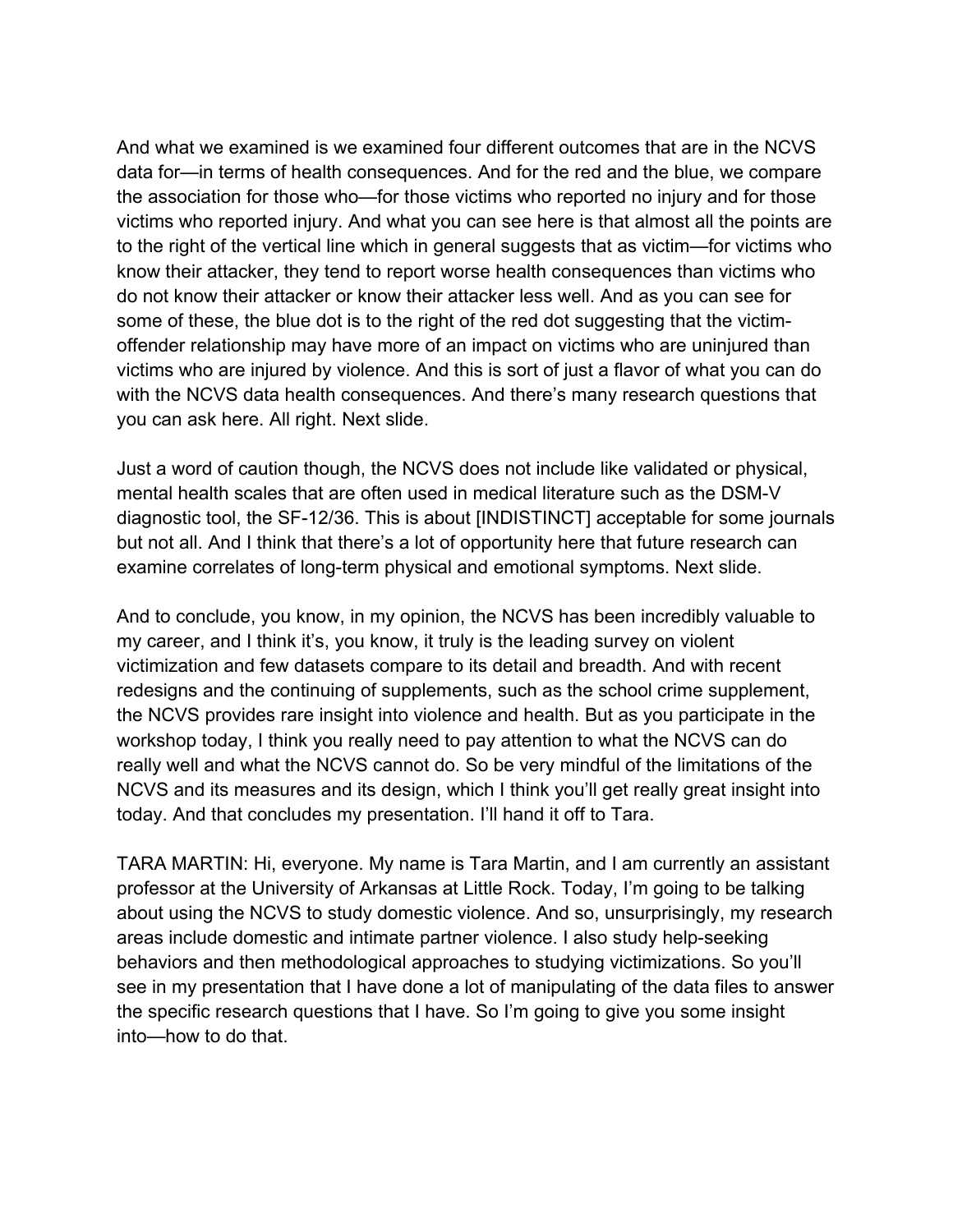Like Keith, I attended this workshop in 2017 I think was the year that I did it. And it has also been invaluable to me. And having access to the statisticians, knowing who to reach out to for help has been very valuable to me being able to work with the NCVS.

So I wanted to start with talking about some strengths of the NCVS for domestic violence research. Obviously, we all are here because we know the NCVS does cover crimes that are not reported to the police. So a major strength for domestic violence research is that unreported crime. Another benefit is that it also includes victim and offender relationship information. The NCVS does ask, "How did the respondent know the offender," and some of the categories are—categories like spouse or ex-spouse, parent or stepparent, child or stepchild, brother and sister, other relatives, but it also does include boyfriends, girlfriends, and exes. And if you're interested in other kinds of people in the home, there are measures for roommates or people like borders that do live in the house as well.

The NCVS also captures all those incident victim and household characteristics, which are good if you want to determine the correlates with domestic violence. There are also help-seeking measures. They of course do ask, "Were the police informed," but they also further ask, "How did the police find out?" They ask questions about whether or not—why it was or was not reported to the police. For example, a person could say that it was a personal or private matter that they took care of it themselves

The other help-seeking measures that are included, I'll talk about some of their limitations as well, are questions about the medical care which Keith was mentioning. So they ask if you were injured to the extent that you received medical care, and then they ask specific types of care that you could receive. There's also a question about seeking other kinds of professional help. That might include responses like receiving counseling, taking medication, anything related to the distress caused by the incident. Then there is another question I think is less well known that asks, "Did you receive any help or advice from any office or agency other than the police that deals with victims of crime?" So I have used these help-seeking measures in a recent study that's currently under review to look at help-seeking behaviors varying by sexual orientation, which is one of the newer questions that the NCVS included in a redesign.

Another strength of the NCVS is that it does have that longitudinal data. It dates the in—the National Crime Survey dates to 1972, and there are ways to use that data in comparison to the modern NCVS. Because they—you can weight the data to account for differences in how the questions were asked. Some of those behaviorally redesigned questions for some insight into how that could be done, Eric Baumer and Janet Lauritsen in 2010, their reporting to the police journal article talks about how they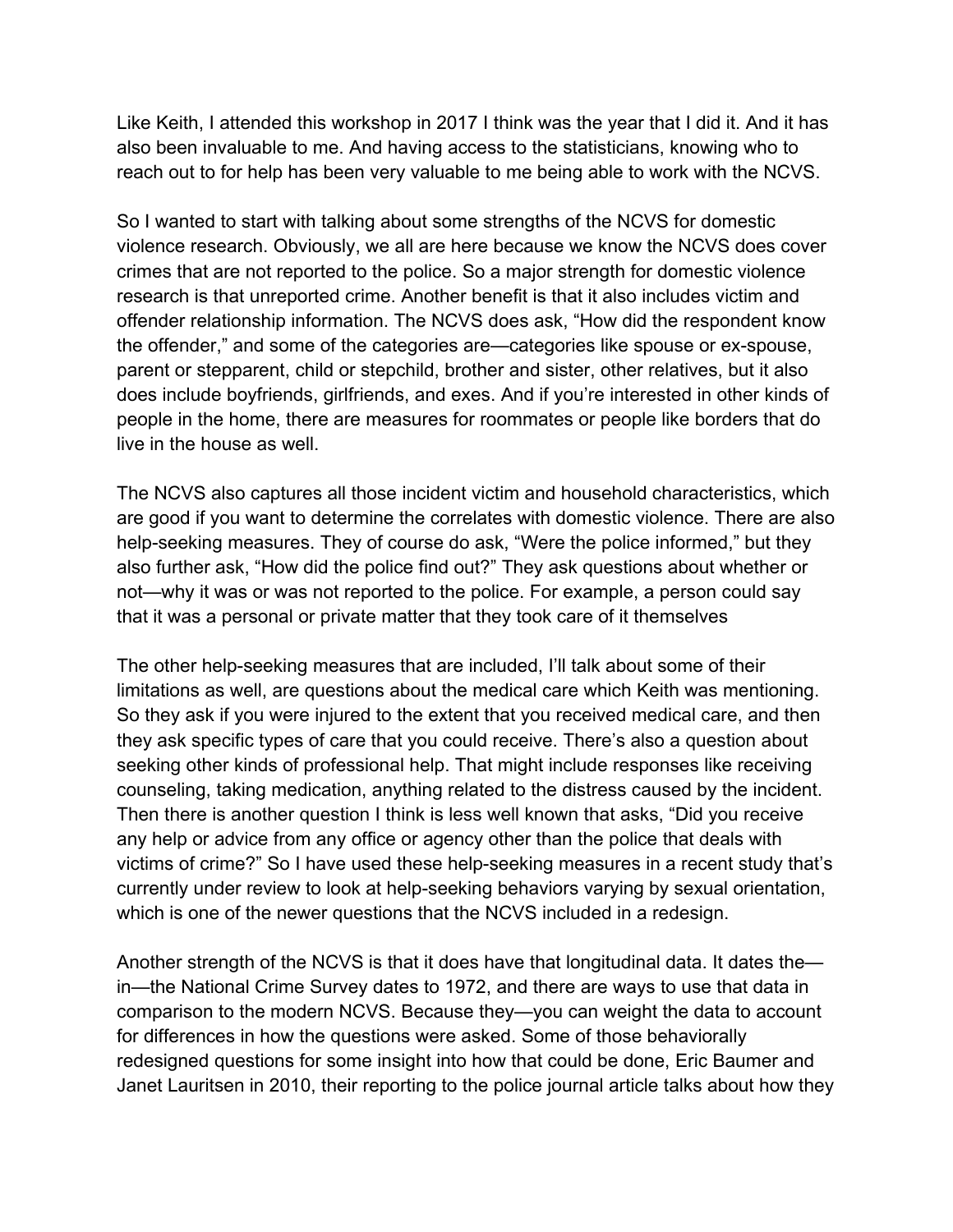can compare that longitudinally. But then people might also be interested in repeat victimization so the NCVS does provide that panel data, which now includes seven interviews over three and a half years. Next slide, please.

There are also some limitations for studying domestic violence research. So I wanted to talk about these limitations so you have some expectations about what you might be able to do with the data. The NCVS does exclude higher-risk populations which would include people that are homeless, it also excludes incarcerated people. And then children under the age of 12 are not included. If you are interested in child abuse, you might be missing a large portion of people you're interested in. It also doesn't include all types of domestic violence or intimate partner violence. If you are theoretically interested in these ideas, you might be interested in something that's not criminally violent like coercive control or financial control. And you're not really able to capture that with the NCVS. Repeat victimization can also be—only measured for three years or 3.5 now that we include that first bounded interview. And this next limitation is a big one for me, and then I see that I skipped—that's help-seeking, so I'll come back up to that. But subsetting the sample often requires pooling the data across multiple years. Once you start getting into very specific types of the sample, for example, if you wanted to look at people with—who experienced intimate partner violence but reported it to the police, had their offender arrested, and they also experienced a major injury, you're going to get really small numbers of people, which means that your estimates become unreliable, your standard errors get really large, and it's hard to detect trends. So keep that in mind that you might need to pool the data across multiple years. But there are limitations to the help-seeking measures going up a couple of bullets. For example, if you wanted to use that, "Did you get any kind of professional help question?" You only get asked that question if you experienced emotional distress for a month or more. So there is the potential that people sought help but didn't experience that distress for a month or more.

And then this last bullet point that I have here is that I think that there might be a possible threshold for what people consider criminal victimization, particularly with domestic or intimate partner violence. And the reason I say that is because the NCVS regularly has lower estimates of intimate partner violence in particular compared to other nationally representative datasets. So maybe people do take that criminal victimization component and don't think of something that applies to their lives. Even though the NCVS questions are designed really well to capture people you might not think of or behaviors you might not think of. Next slide, please.

The BJS reports, the criminal victimization reports regularly discuss prevalence estimates, so I wanted to briefly talk about what the difference is there. A person could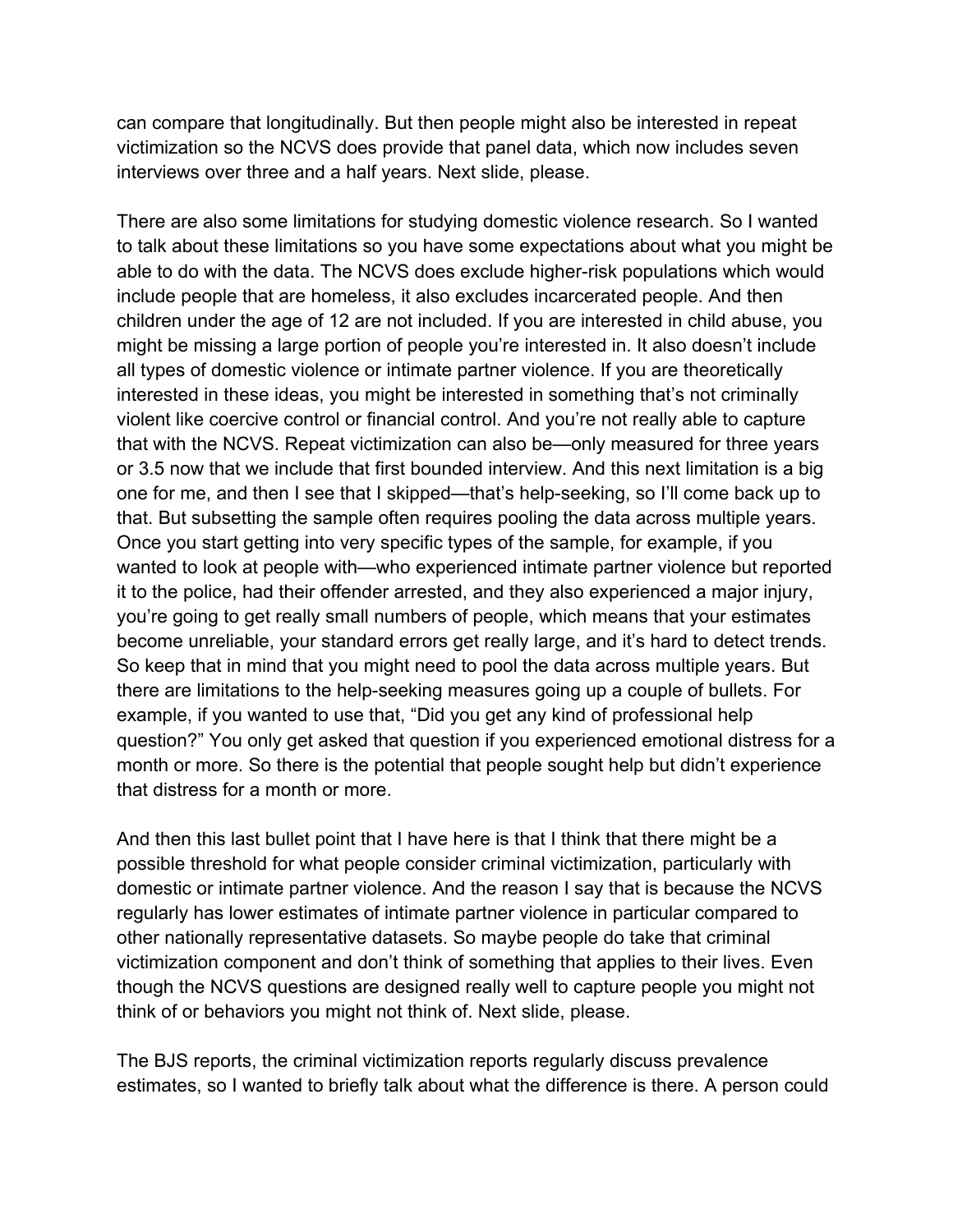experience multiple victimizations in a year. So I have here this person who experienced three incidents in three victimizations throughout the year. However, that person only counts as one victim. While their victimizations are counted multiple times, they do represent one person. Next slide, please.

And I wanted to discuss the difference there because one person could potentially be accounting for a large number of victimizations. And there could be different policy implications for repeat victims versus a large spread of one-time victims. And so this is data coming from my dissertation, looking at trends in intimate partner violence. And the top line indicates the incidence rate which is similar to victimization rate. And you can see that it's higher than the bottom line which is the prevalence rate, which does indicate that there are repeat victims in the sample, which is unsurprising. But because we might react or respond differently policy-wise, it's important to consider that there are different ways to manipulate the NCVS to answer those prevalence versus incident questions. And so, manipulating the datasets has been one of my biggest challenges, my biggest foes in working with the NCVS. Because if you want to look at prevalence, you have to aggregate the incidents for one person in the incident file, then you merge that file to the person file, which would also be required if you wanted to look at nonvictims to see if there are different correlates of victimization. And then you have—you might—you want yearly estimates, so you need to account for the fact that people are interviewed twice in a year. So you create yearly indicators before running your estimates. So it is a bit of a process. And I wanted to talk about another process. Next slide, please.

Where you might be interested in looking at repeat victimization. This also requires manipulating the NCVS and the files that are available to download. If you wanted to look at repeat victimization, the easiest way I would say to do that, is again you need to merge the incident file to the person file. And then the files that you download do come in the long format, which means that there are multiple rows per person. So you also need to restructure the dataset into a wide format, which you can do by grouping the variables by the person identifiers. And then you get a nice dataset that has all the indicators for one person on a single row. However, when looking at repeat victimization, do not forget that the series victimizations exist. There are indicators on a single row of data, so you need to consider that that would also be repeat victimization you're interested in, and don't forget to note that when you're calculating repeat victimization. Next slide, please.

So I wanted to give you a couple of practical tips for using the NCVS. One of them is to understand your measures and the skip patterns to make sure that you are not seeing a bunch of out of—out-of-universe people in your sample. Then you also want to check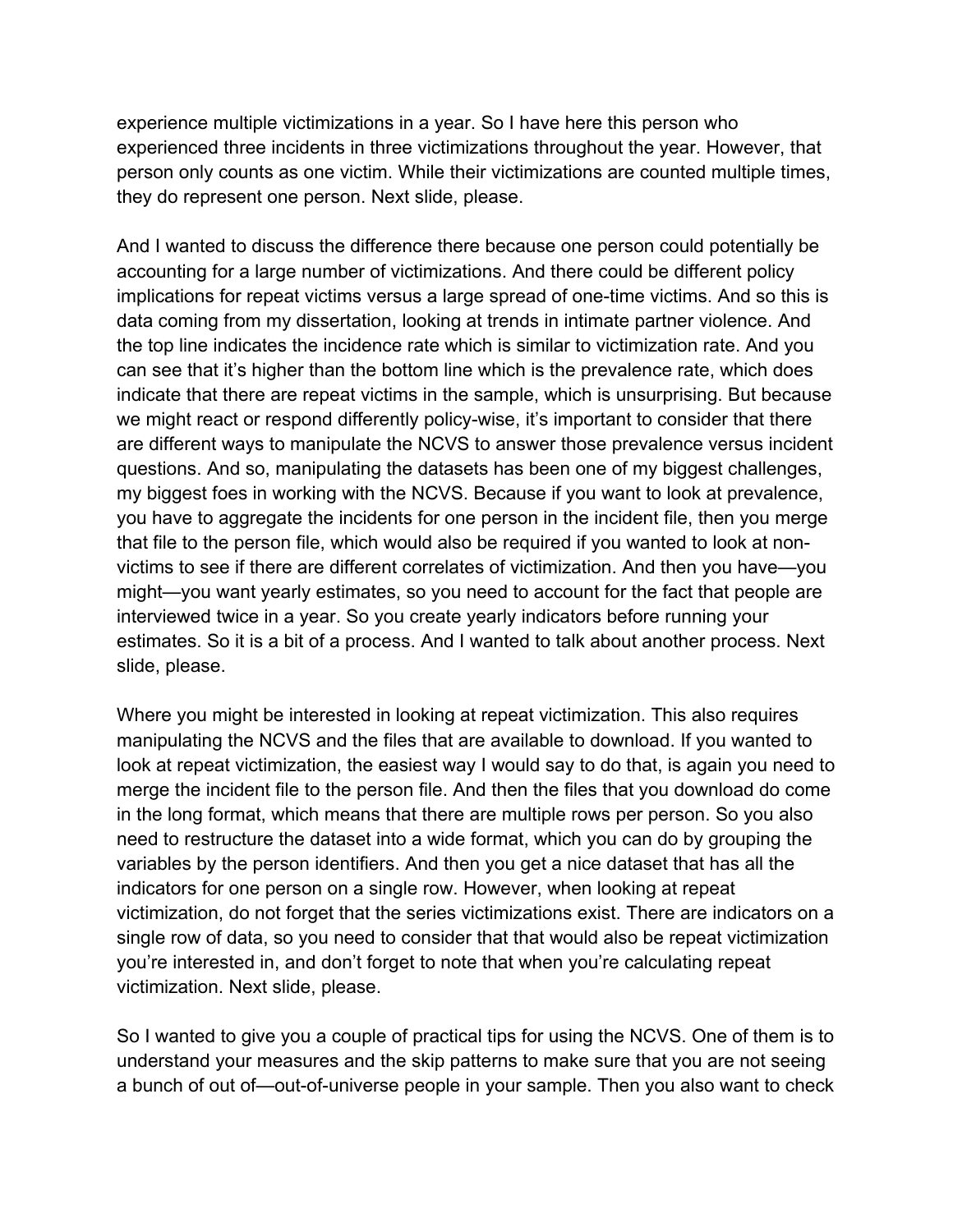your subsample sizes. I recommend doing this early on to see if your research question is feasible as is or if you might need to pull your dataset over multiple years. And then one of the most important things is knowing where to find help. The technical documentation, the statisticians are going to give you all this great information but in my experience, technical documentation is good for understanding changes in the designs. The variance estimation guides are good for knowing when to calculate your rows if you're pooling data. And then don't forget that there are methodology sections in the prior BJS reports which give good insight into how the estimates are actually calculated so you can replicate those. And then, that is all I have. So if you have any questions about anything that I've said, feel free to reach out to me.

HEATHER BROTSOS: Thank you so much, Tara and Keith, very interesting presentations. We are right up against the break, but before we do that, we've got a lot of questions queuing up. So we're going to try to knock off a couple of those before we all leave for our break. And if you have questions for Keith or Tara, please get those into the Q&A and we'll try to get those addressed before the break. So the first question we have, Keith, this is for you. Ingrid asks, "Are there any chance these analyses, police report versus health-care-seeking, were done just for intimate partner violence?"

DR. KEITH HULLENAAR: So we don't have, like, the—it's done separately for intimate partner violence but another part of the paper is that we address—is that we try to use predictors and a model. And these are just very simple like bivariate associations to determine whether intimate partner violence is more likely to be in health care as opposed to, for instance, police reports. And I believe one of the things that we found, I'm pulling out the paper right now for—with regards to that. Just give me a second. Is that, we found that in only health-care data, that intimate partner violence as compared to stranger violence is actually underrepresenting in health care, and only healthcare data. So in this case, if you were to use only health-care records and administrative data, you would put in according to what the NCVS assessments are. You potentially underestimate intimate partner violence. And this matches some of the files I had in a previous paper, you know, that, you know, if you look at the victimizations, actually intimate partner violence is somewhat less likely to actually end up in health care than stranger victims at least—versus stranger violence, I should say.

HEATHER BROTSOS: Great. Thank you. All right. We've got another question. From someone asking about how to drill into the data to view race, age of victims, other demographic information. I swear this one wasn't a plan, but we just released our new N-DASH—data visualization dashboard, if you can use to play around with all of that data and view it in a very beautiful visualization, so we'll put the link into the chat or the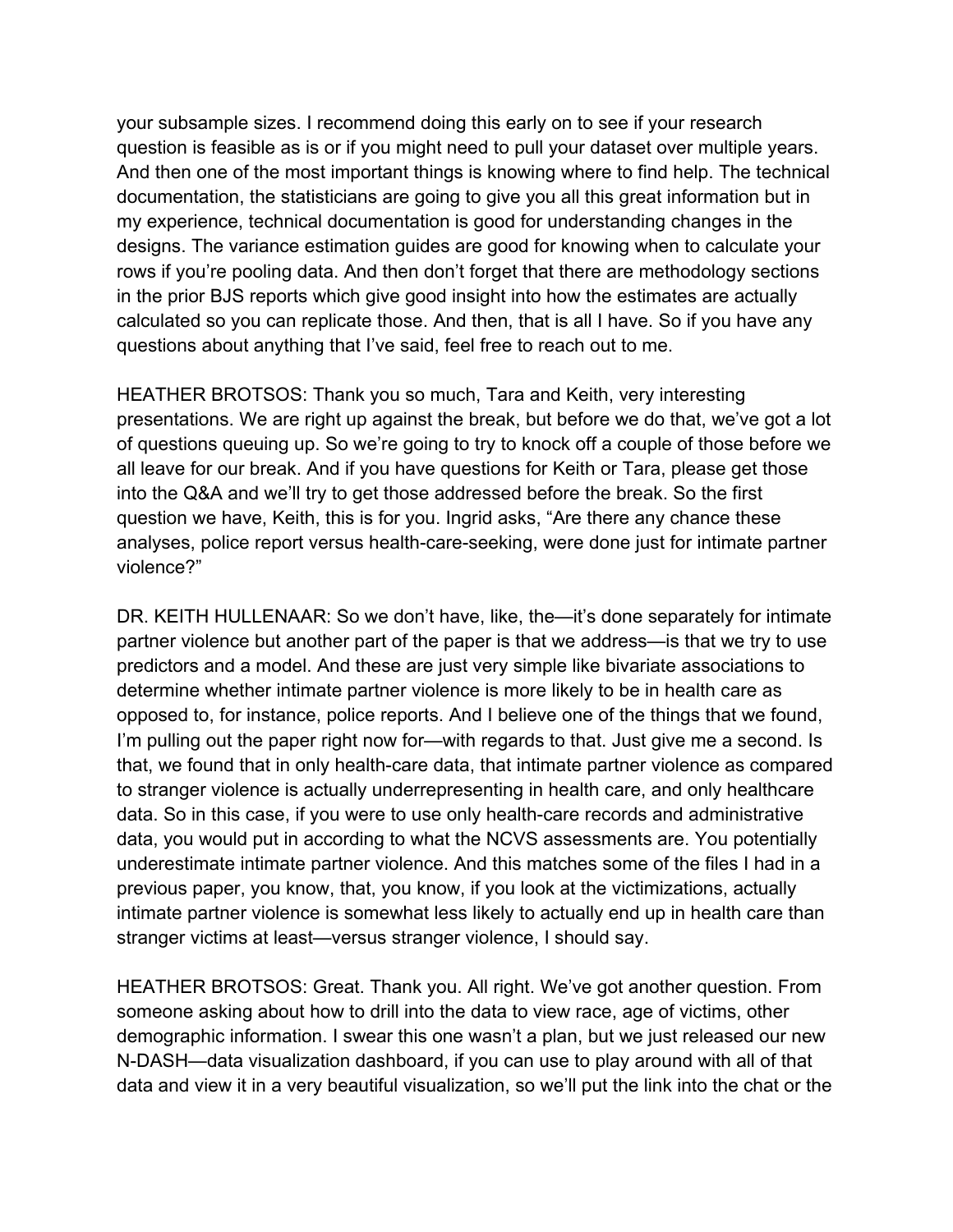Q&A so that you have that link at your fingertips and you can play around with that data. Another question about, "I noticed the date of the census data was 2016 but we've got—when will that be more—when will that be updated using more recent census data?" So, Rachel, I think what you are referring to is our sample redesign. So every 10 years, we take data from the decennial, and we update the sample design that in a way to account for, you know, shifts in population across all of our—the—all of our coverage. And so, our next sample redesign update is going to be in 2026. We do that every 10 years. And we'll be using data from the 2020 decennial as an input into that. So stay tuned for more information on what we've got planned for that. Scrolling through some of these other questions, a way to submit suggestions for future NCVS supplements, you can always reach out to our Ask BJS email address. We'll put that into the chat too to provide suggestions. There is a lot of work that goes into new supplements. So that's not a, kind of, flipping the switch on or off kind of decision. But we're always interested in, you know, more ideas for what we can be doing and what we can be collecting with the NCVS. Another question, "Where to find the crime incident report data?" We will paste those links back into the chat and then when Lexi and Rachel get into the demos, they will probably cover a little bit of that too. Going through—from Charlie, "Can you talk about the upcoming NCVS redesign?" So, Charlie if you're interested in hearing about the work on that we've been doing on the redesign, I would suggest that you join us next week for our second webinar on updates on NCVS. We will be talking a little bit about some of those activities at that webinar and would love for you to come and hear us. And then Jennifer asks about looking at data by state. We are also working very hard to examine subnational estimates and are getting close to being able to put out some information on the work that we've been doing in the subnational program. We're not quite there yet but hope that we will be able to share more about the work we're doing with subnational estimation very soon. So with that, I think we will save the rest of the questions for the end.

ALEXANDRA THOMPSON: Hello, everyone. Welcome back from your break. I hope it was a good one. Now that you've learned about, you know, the NCVS—more about the NCVS, how the data are collected, and even heard from some practitioners that use the data more frequently, we're now going to go through some demonstrations on how you can run your own analysis and replicate some of the estimates from our annual reports. Next slide.

In case you haven't conducted analysis with the NCVS before, there are a number of resources available to you to kind of get you started and provide some helpful tips on analyzing the data. On NACJD's website, which you heard about earlier where we put up all of our data from the core NCVS and its supplements, there is a resource guide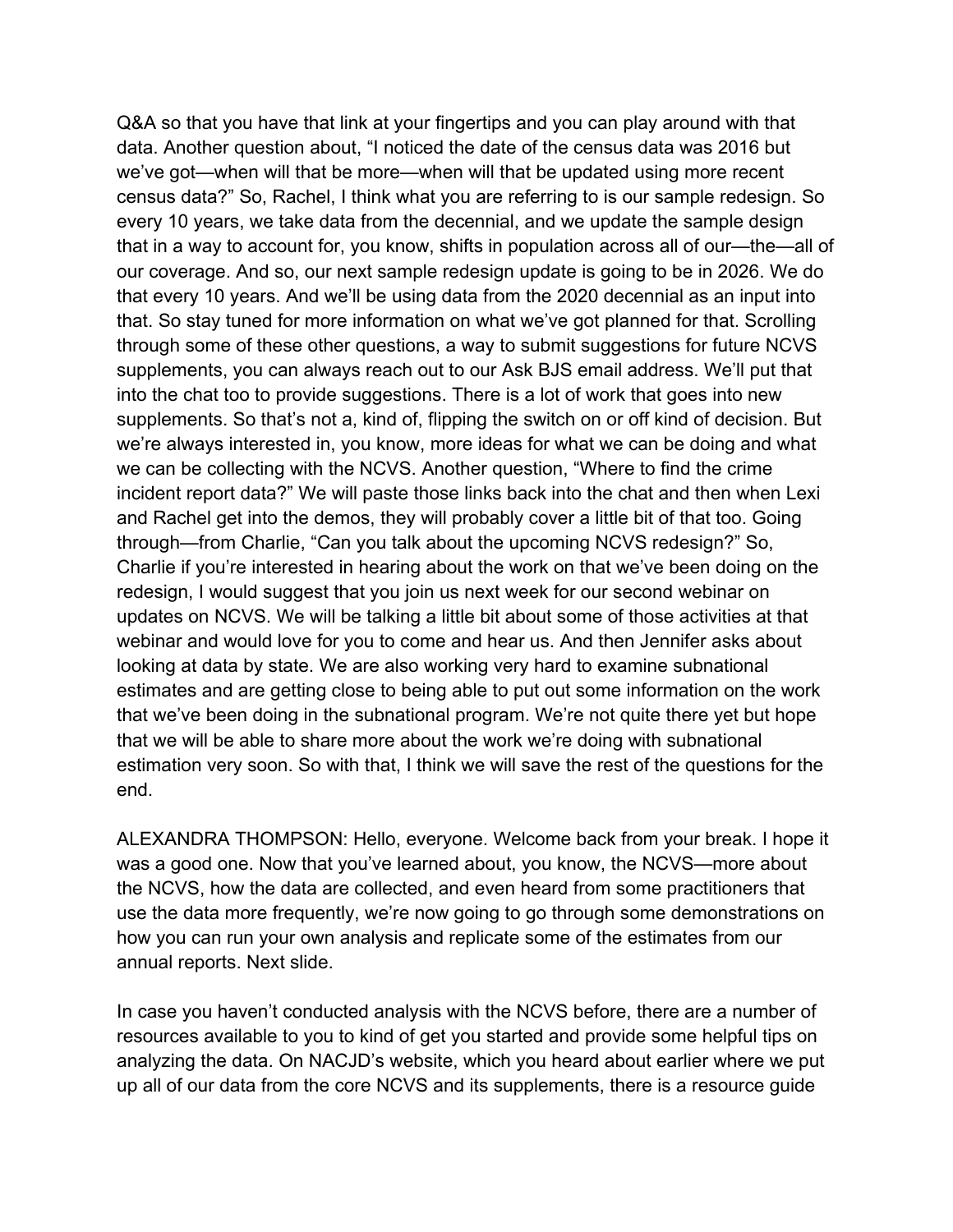and a codebook available for each dataset. Both of those go into more detail of the variables that are available, other types of information, along with the resource guide has some information about linking data and some helpful variables for that process.

We heard Dr. Martin talk about the technical documentation, which is also in your workshop materials that you should have received for this webinar. And that contains even more in-depth information on all the topics we've talked about today, like weighting, NCVS sample, along with more information on how to calculate estimates. There's also some users' guides on how to calculate standard errors for estimates in the NCVS like—or if you wanted to use generalized variance function parameters for your standard errors or if you wanted to use direct variance estimation. For example, like using BRR standard errors or Taylor series to calculate your standard errors. We also have included an example spreadsheet for calculating standard errors using GVF, which you'll see Rachel use later in the demonstration as well. There is also a learning guide on NACJD's website, which goes through a more step-by-step process of how you can calculate estimates using the NCVS. We've also some—we've also provided some of our more popular recodes, such as our type of crime recode, and our recodes for victim-offender relationship in your workshop materials as well. Next slide.

As I mentioned, we'll be replicating some estimates from the Criminal Victimization 2020 Bulletin. The estimates we'll be calculating today are highlighted. We'll be looking at the total number and the rate of violent victimization and the total number and rate of overall property victimizations. Next slide.

This slide is kind of an overview of what we'll go through in the demonstration. I'll start off today using SPSS and showing you the three different files that are available to you on NACJD's website and were mentioned by Grace earlier in the presentation. I'll start with the incident file, which is used to generate the number of violent and property crimes. And the incident file in terms of its structure, it contains an entry for every incident that we recorded through the survey. And for each incident, it has information such as what was the type of crime the victim experienced, what was the location of the incident, what the victim-offender relationship was, or whether the crime was reported to the police, among lots of other variables that you could look at related to the incident. All this goes through the person file, which is used to generate the number of persons aged 12 or older in the US. And the person data file has an entry for each person that we surveyed, regardless of whether they were a victim of a crime or not. And also included in this dataset is information about that person like their race or ethnicity, their sex, their—and other demographic variables related to that person. We also have the household data file which we'll conclude with to generate the total number of households in the U.S. And similar to the person file that has entries for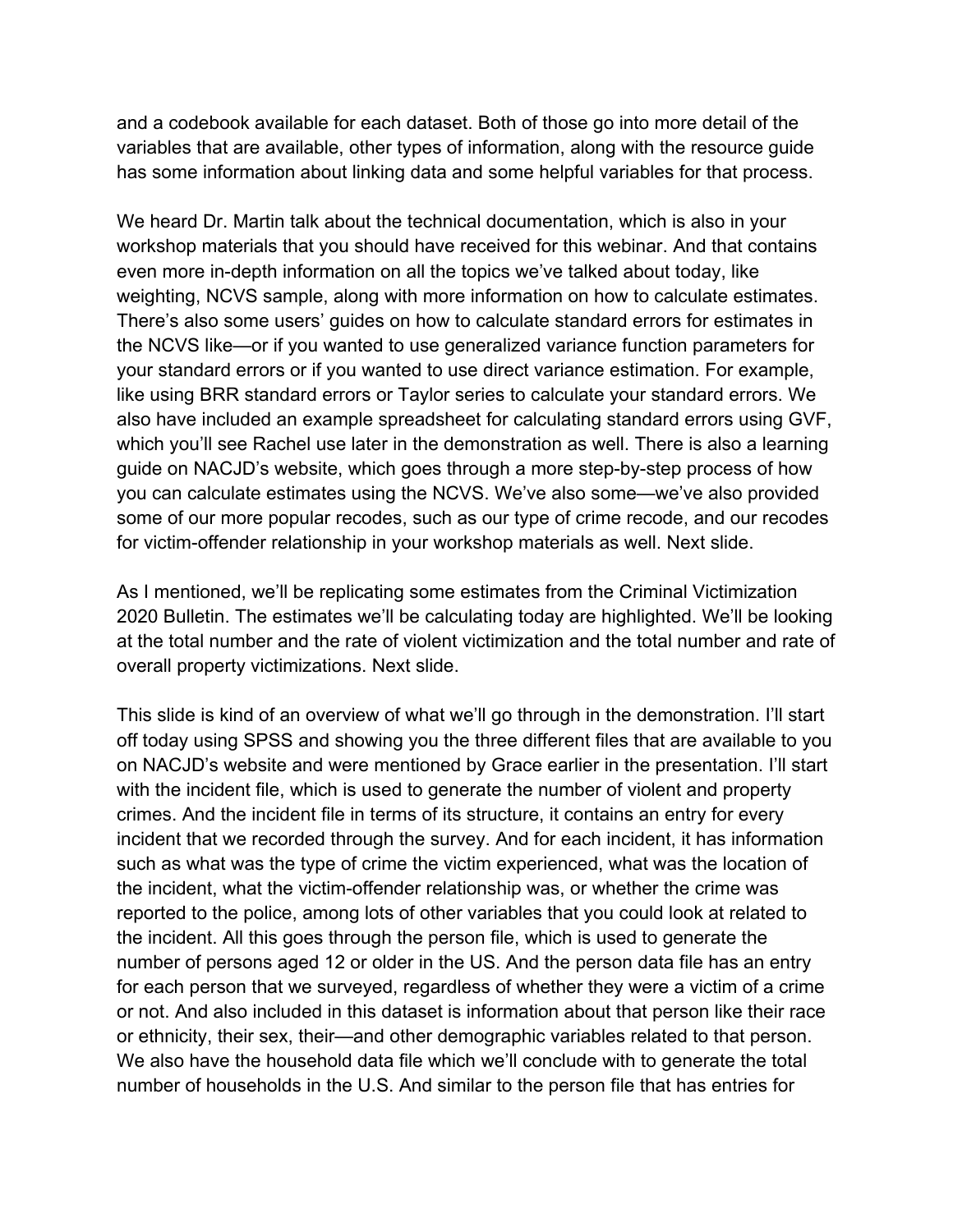both households that had a person who reported a victimization and households where no one reported the victimization. And there's also variables in the household file like, is that, residents in an urban, suburban, or rural area, is that in the eastern part of the United States? So other information about the residents. And then once we have the estimates calculated in SPSS, Rachel will go over how to calculate the rates and standard errors in Excel.

And I will switch over now to SPSS to show you an example syntax file. Just give me a moment to share my screen. So you should be able to see—to see the syntax file in SPSS. And this is also included in your workshop materials. If you'd like to go through this on your own time in more detail, you'll notice that along with the code, there are also some notes in gray. And these are just notes that we like to put in throughout our process to document what we're doing, not only for ourselves but also in case someone wants to verify the data and helps them keep track of, you know, what we're calculating and what's going on and what we're trying to accomplish. I will go over this in more detail to show you kind of the step-by-step process. I'm actually going to do that in Excel rather than in SPSS because that way you'll be able to see both the code that we use and what type of output it generates more easily at the same time. So typically, you would run this code in SPSS, you know, go through all these steps. Again, I'll go through it in more detail. And then you can output—or you can export what output you receive into Excel. And then you'll see how we use that when Rachel shows us how to calculate the rate.

But I am going to switch over to Excel again just for this presentation to—more easy for you to more easily see kind of what code we use and what it generates. All right. So you should be able to see this Excel spreadsheet showing the output. And if I can't, maybe someone other—one of the other presenters can let me know. So this is kind of the—what you get when you do that final step of exporting the data and your output, but just going it through this way for the presentation.

So the first step is you need to actually pull the file that you want to work with. And like I said, we'll be starting with the incident file here. It's got that kind of three label on when you download it from NACJD's website. And before we get to calculating the actual estimates, we like to prepare the data a little bit to make analysis easier. For example, we incorporate certain recodes depending on what we're trying to analyze. And so here you'll see some examples of our type of crime recode, again, which is included in your workshop materials. This variable here, V4529, is the type of crime code variable that is already prepared in the dataset when you download it from NACJD. And it contains all these different types of crimes like #7 here is robbery without an injury. And when we're preparing a report, we usually report on kind of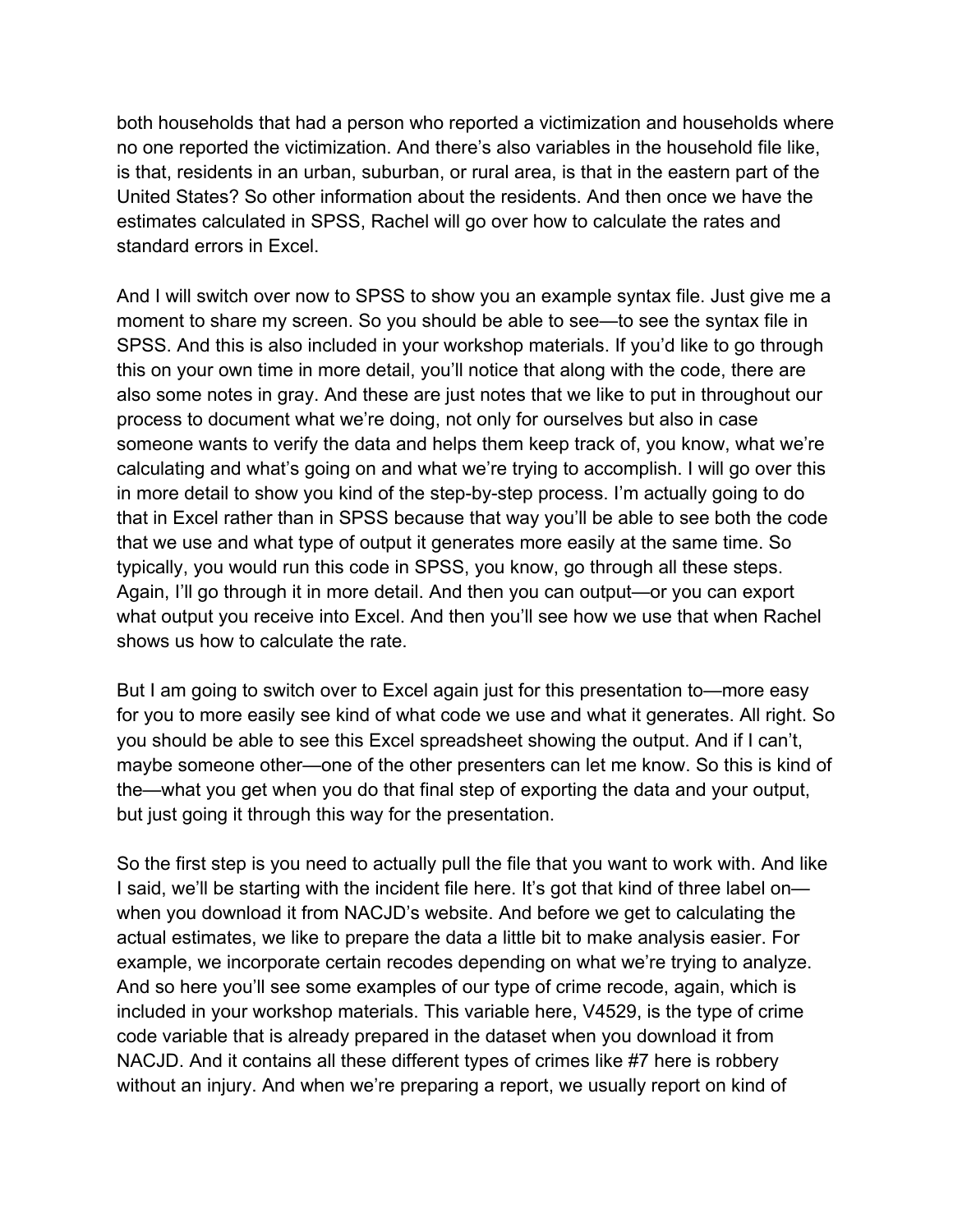broader categories of crime, which are listed here like rape and sexual assault, robbery, aggravated assault, simple assault, et cetera. And so this step is just recoding those smaller types of crime into the broader categories.

We also have a different type of crime recode. More specifically, this one is to look at violent crime excluding simple assault, which is another broader category we report on in addition to violent crime. Do you see—as this goes into the variable of new crime too. And then the final type of crime recode, which is more of our focus today, and we'll use throughout this syntax is this new crime variable which categorizes crime into violent, personal larceny, and property victimizations.

This text is mostly just for kind of cleaning up these new variables that we created, adding, you know, a variable label or name, and then just adding some more documentation to the different categories. Another important step to take before analyzing NCVS data is to make sure that you exclude victimizations that occurred outside of the United States. We do this for all of our reports. The variable here, V4022, refers to the location of the incident. And so we're excluding any victimization that occurred outside the US or had a value equal to one. And then this line, this frequencies line, just generates a table so we can double-check if that category was removed. So that frequency line generates this table here, you can see there's no one. So we know that that category was properly excluded.

Now we'll be able to calculate the actual estimates. The NCVS estimates are weighted either for the incident or for victimizations. We're looking at victimization today. So we'll weight by the variable series weight, which is the victimization weight adjusted for serious crimes. And then to get the victimization by violent and property crimes is this section of code here. We'll select for only the year 2020 which is all that we're interested in. And then we'll look at it by those different crime variables. So that section of code generates this table right here. And so you can see there's, you know, 2020, this is the year that we want. And then we have violence, personal larceny, and property crime. So here are the estimates that we are interested in for our purposes today. We also like to look at the un-weighted count or the number of sample cases, just to make sure that none of the categories fall below 10. Currently, for our reports, we flag estimates if they are based on 10 or fewer sample cases. So we just want to double-check that before we proceed. So we just take—we remove the weight so that we're looking at the un-weighted count, we prepare a very similar table, and then double-check these numbers here. Again, we got 2020, violent, personal larceny, and property, none of these numbers fall below 10. So we're good to go. None of these estimates need to be flagged. And then moving on, once we have the victimization estimates, we now want to look at the number of persons age 12 or older in the US.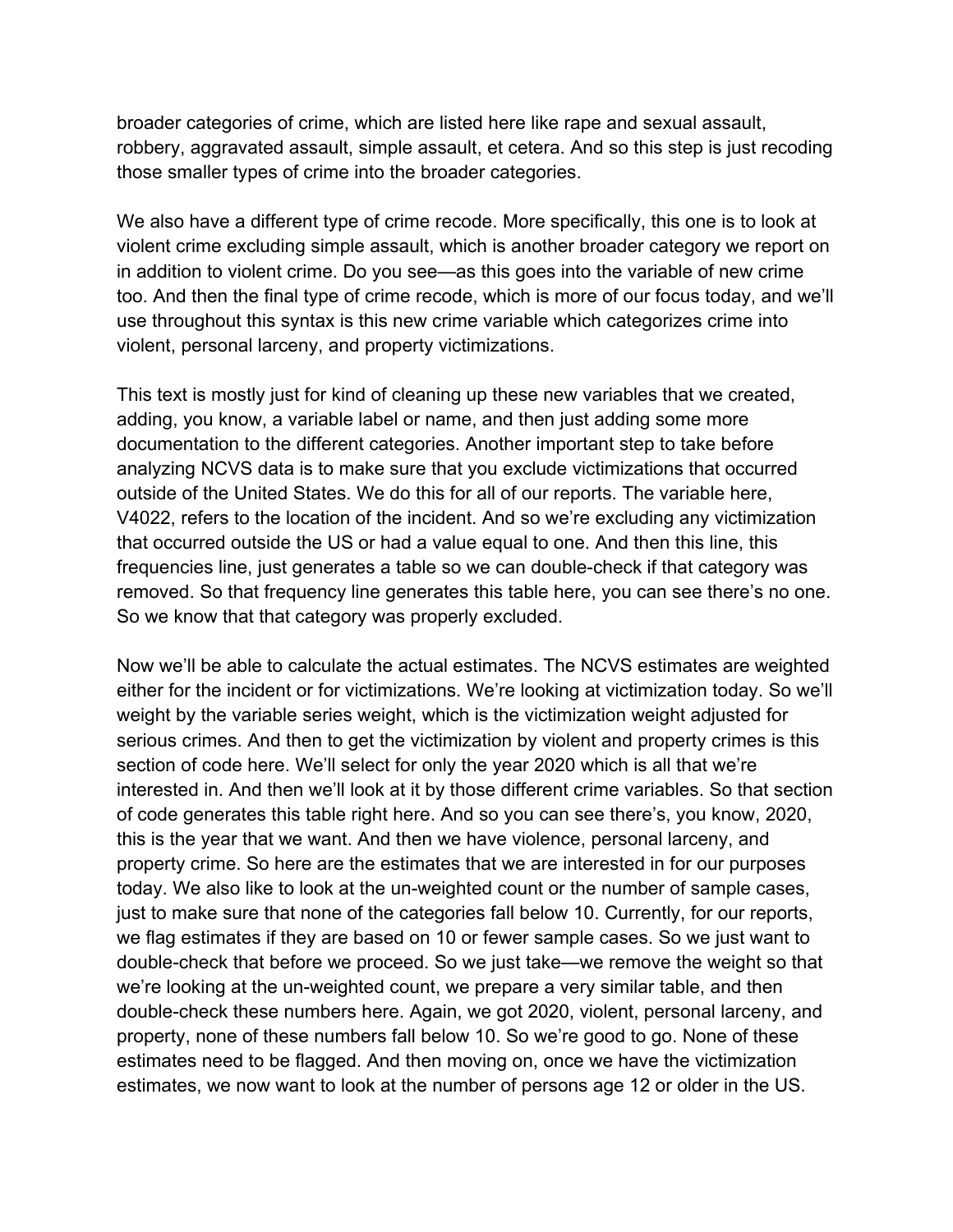For this, we have to switch over to the person file, which is this command right here. We'll then weight the data using the person weight that is included in the data when you download it. We're again selecting for only 2020 and just getting that total estimate of persons in the U.S. age 12 or older. So that code generates this table right here and here is the estimate. And then we'll follow a very similar process for calculating the number of households in the US. We'll first grab the household file which is this line of code right here. And then weight by the household weight, select for only 2020, just to get that total estimate of the number of households. So this table gets generated right here and again, we have the estimate sitting in this cell right here. Once all of that is completed, we can just export the data, which is this—which is caused by this section of code right here. Again, normally all this would be done in SPSS, but I just did it in Excel to show—just to show both the code and the output more easily associated with each other. I will then turn it over to Rachel, who will show you how to calculate the rates and standard errors in Excel.

RACHEL MORGAN: Thanks, Lexi. All right, I am going to—if you can pass the screen sharing over to me, please. All right, and I put it in the chat. If you were following along with Lexi, then you already opened up the NCVS workshop replication example Excel file. If you haven't opened that yet, please do that now as we're going to walk through that document. All right. And if one of my colleagues would interrupt me if they cannot see this, please.

So there are four tabs in this document and one of them is the output that Lexi just exported and just walked through, so that is the second tab. So it has all of the SPSS code and then output. And sometimes we like to highlight some of the major codes that we use or commands that we use just to make it easier to see what that command is doing. So that's just a preference on our end. And I did that here so we could more easily see the distinctions between the sections that we're going to talk about. The first tab is the victimization estimate tab. So we're going to go to this one in just a moment. But this is where we're going to calculate the rate and link the numbers and the unweighted numbers to this tab from the output. And then the last two tabs are how we're going to generate the standard errors. And for these standard errors today, we're going to use GVF so with the NCVS data, you can calculate standard errors in a number of different ways. We use—we have in the past used GVF a lot and they are calculated by the Census Bureau and basically fitted the estimates—the crime estimates are fitted to a regression model. And there is more detail in the technical documentation, a lot more detail on the GVS, there are four sets of GVS that we'll go through in a few minutes. And then the other way we calculate standard errors, which we're not going to do today is through direct variance estimation, which my colleagues talked about a little bit, either using SAS or SPSS. And in your workshop materials,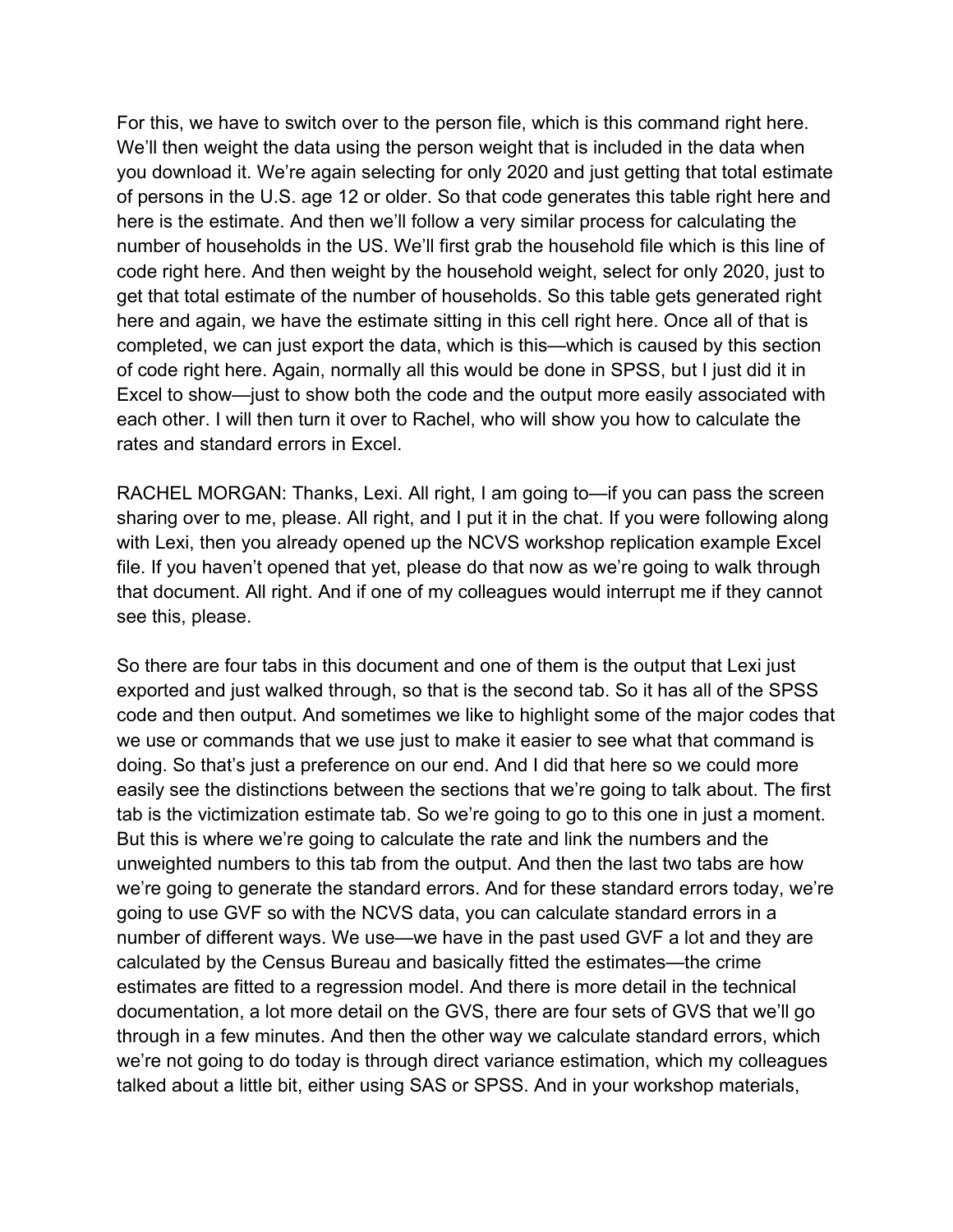there's a lot of documents on details, depending on what software program you use, and how to generate standard errors using direct variance estimation, so either using a Taylor series or using BRR methods. And if you do go that route and have questions, feel free to reach out to us at another time, because we're not going to get into details about direct variance estimation today. All right.

So if everyone would go to the output tab, we're going to scroll down to—one thing I did want to note when Lexi was talking about crimes that occurred outside of the United States, just to give you some more context. So, you know, we're interviewing folks that their households are located in the US, but they may have experienced the crime when they were on vacation or something, you know, in the Caribbean or in another country and we don't want to include those in the count of crimes that occurred in the United States for the year because they didn't occur in the United States. So that was just one extra point I wanted to make on that—on that note.

All right, so around line 123, we have the estimate for table 1, which is the violent crime table in the bulletin. So we have—we're going to pull the violence number and the property number. And if you're not familiar with linking in Excel, this is how we do it because someone is—someone else in the unit is verifying all of the numbers that we produce, all the reports we put out. So we link things so it's easier for that person to find exactly where that number came from. If they just had, you know, a number in one of these spreadsheets, and they had no idea where it came from, and they're trying to match it to something, it could take them forever to do that. So we link things to make it easier. So if you will—so push the equals button on your keyboard in this numbers column and the violent crime row, and then move over to the output tab, and select the cell that has the violence number, so it's 4.5 million, and then hit enter, it will link it. And so you can see up here at the top, that it tells you exactly where that number came from. So that's the key for us so that we know where that estimate came from. And then if we go down here to the property crime row, press the equals key again, and then move over and select the property crime estimate, which is about 12 million property crimes, press enter, and then we have our number of property crimes.

We're also going to pull in the unweighted estimates and we do this just so it's all in the same—in the same spreadsheet for colleagues to see but you can just like, you know, take a quick like view at these estimates and see that none are less than 10. But for the purposes of this, we'll do—we'll do an equals again, and then we'll link these estimates just so we have them all in the same space.

And I know there was a question in the chat earlier about looking at unweighted estimates versus weighted estimates. We always look at the unweighted numbers just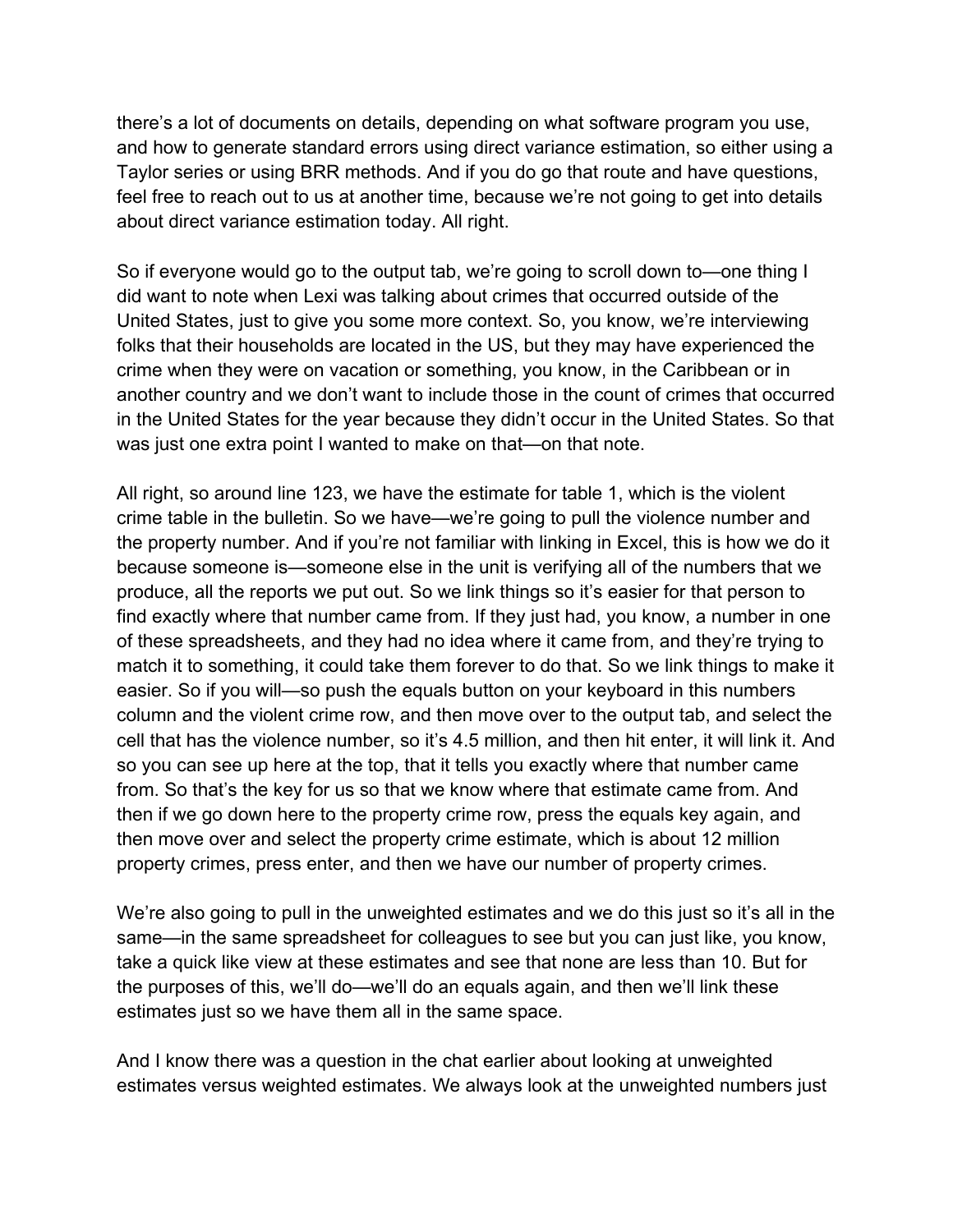to check the sample sizes and make sure that they look okay and the estimates are going to be reliable to put out. But we always publish the weighted estimates because we are—we're putting out, you know, national estimates on victimization that occurred in the United States. So we always want to weight the estimates to the population 12 or older, or the population of males or females, et cetera. So we checked the unweighted ones, but we're always publishing on the weighted estimates. And there are a number of weights on the—on the files—on the incident file and if you scroll down to the end of the workshop slides, there's some more details that we didn't have time to discuss today about the different weights. And there's also a lot of information in the codebooks through NACJD with extra details on the weights. We use the series weight and that's the one that adjusts for series victimizations because we don't want those series victimizations to be outliers in the data and be kind of messing with what the estimates may look like. But, you know, as long as—I think as long as in your analysis, you have a reason to use a non-series weight or you note that when you're writing your journal article or doing your research, I think it's up to the researcher but for us, we use this series victimization weight. So I hope I answered that question, if not, feel free to follow up.

All right, and then we're going to scroll down a little bit more to get the person population. And this is the population of persons in the United States, age 12 or older in 2020 and we are going to—again, let's go—we can put them right here, so if we press the equal sign and then we're going to link to 278 million, and then we'll fix the format of that in just a second. But let's also link the household, so keep scrolling, and we have 127 million, and then I'm going to right-click here, format cell, just to make them whole numbers. All right. So now we're going to calculate the rates. So our rates are—it is going to be the numerator, which is—so we're going to do equals, we're going to do the number of violent victimizations as the numerator divided by the number of persons as the denominator and then multiplied times a thousand. So we're looking at a violent victimization rate per 1,000 persons age 12 or older. And then we're looking at a property crime victimization rate, we're going to do the numerator, which is the number of property crimes divided by the number of households, times a thousand. So that is going to be and hopefully that matches, you know, we can always check against the em dash tool and check against, you know, the criminal victimization bulletins, to make sure that your estimates match up with ours.

And now, we're going to move over to the significance testing sheets. Now, these sheets—these sheets are very special, I would say, Census Bureau created these for us. And there are a lot of built-in formulas and things. So we highlighted the cells that you really need to worry about and fill in when you're trying to generate standard errors. And you don't need to worry about any other cells. There are clean copies of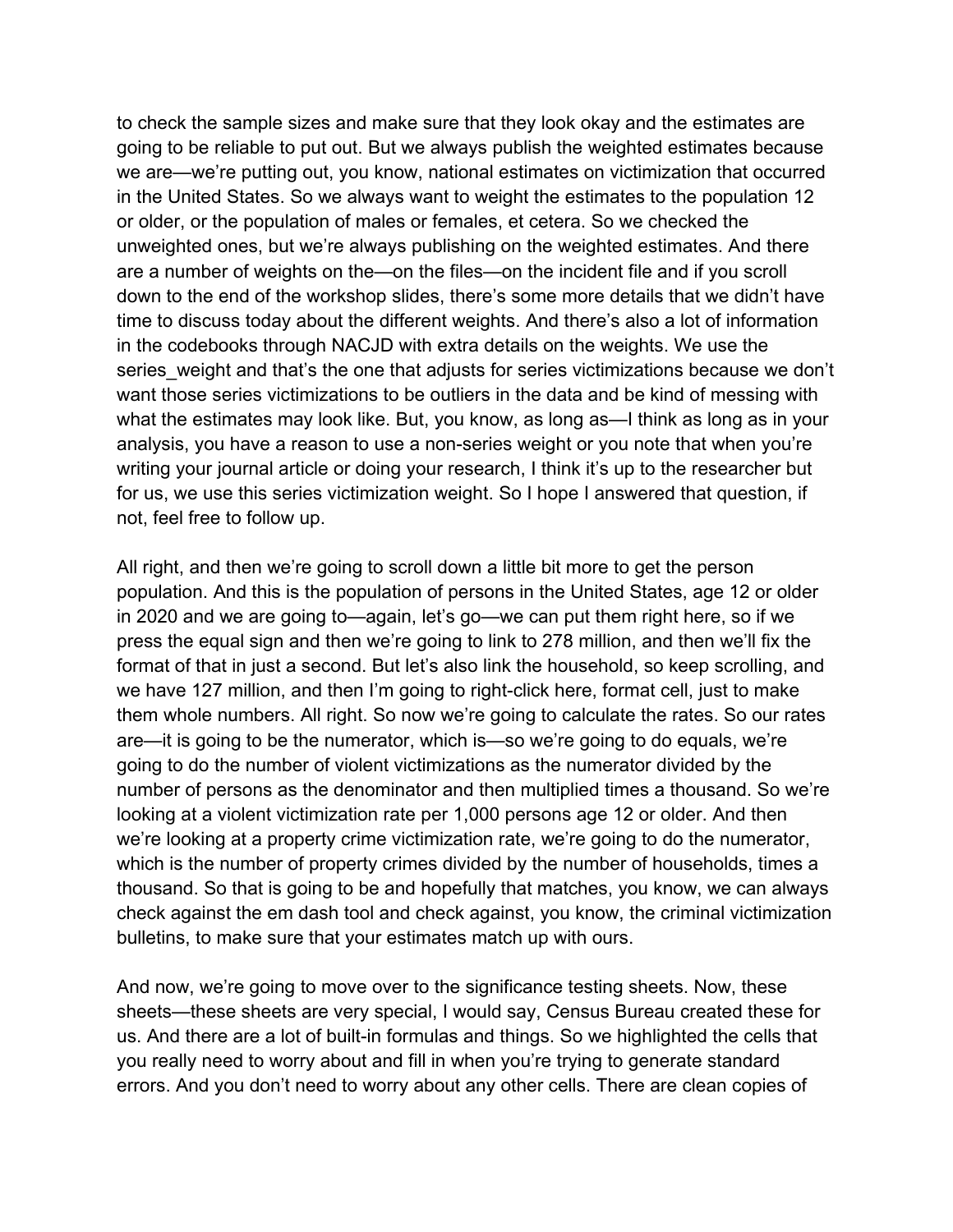the sig sheets saved, or in the materials that Daryl sent to you. So there's one sig sheet we use if you are trying to get the standard error for a number so, you know, the 4.5 million or the 12 million, and then there's another sig sheet for rates and percent. So in this case, we're going to look at rates. But if you see right up here in row two, enter one if you want to compare rates, enter two if you want to compare percent. So say you wanted to look at the percentage of violent victimizations that were reported to police, you would change this number to a two, it would change column E to percent and then you could go about filling it out the way that I'm about to show you. But in this case, we're going to look at rates per thousand so we're going to change that to a number one.

This other question here about rhos, so I believe Tara mentioned this briefly, but the rhos are correlation coefficients. So because the NCVS is interviewing the same household over a three-and-a-half year-period of time, we need to make sure that the correlation coefficients are accounted for. So the other document I would like you guys to open that was in your materials, if you haven't already, is the GVF parameters in rhos, which is another Excel document. And this document, there may be special formatting on here where you can't change things or you can't delete or something. Just because that's how we deal with it in-house because it is such a very—a wellused and protected document that we have because it has all the GVF from, what, 1992 to 2020 so we want to make sure it stays exactly as it is. So we're going to go down to 2020 here. And this date right here is when Erika added the 2020 GVF in the documents, so don't worry about that. But there are four sets of parameters or GVF for each year. And there is more detail in the text doc on this. But there are two for person crimes, so violent crimes, and then two for property crimes. So depending on what estimates—or what standard errors you're trying to generate. So, and then the other one of the other tabs, you don't use these last two tabs, but the second tab is the rhos tab and your document may not have the second tab. I think I opened a different one. But the first two tabs are the same as ours. So don't worry about it if yours doesn't have these other two. But these are the one and two-year correlation coefficients are all the main types of crime. So, for this, we're not going to use it for this demonstration because we're just looking at 2020 estimates, but if we're going to compare 2019 rate of violent crime to the 2020 rate of violent crime, we would select the row that is in row nine for crimes of violence and select the 2019, 2020 row and put it in over here on the right in this keyed Rho part of the document. But we're not going to do that today, but just so you know. And if you have questions followed up on the rhos since we're not using those today, please just email us and reach out.

So what we're going to do, let's start with the sig number sheets. This is the total violent crimes. So what we're going to use is we're going to use the overall person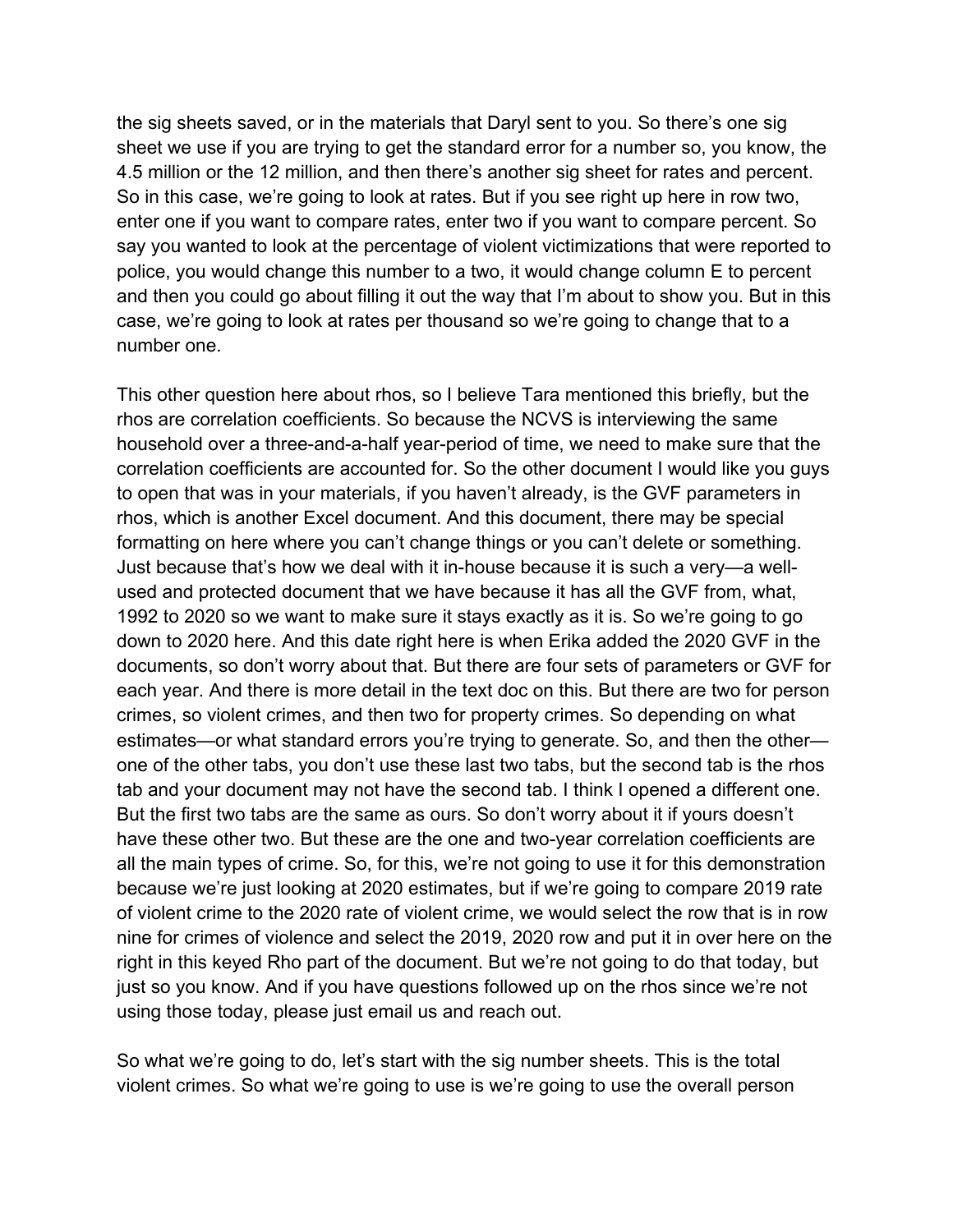crime GVF estimates. We're not going to use the domain estimates, those are for if you're disaggregating violent crime types or looking at violent crime reporting to police or victim/offender characteristics, et cetera, then you would use these domain estimates. But since we're looking at the overall violent crime estimate, we're going to use the overall GVF.

So what I'm going to do is I'm going to select control and copy all three of these numbers, however you wish. And we are going to paste them in this A, B, and C column. And as you can see, in this document, it aligns with the ABC. And I'm just going to say to my colleagues if there's any questions that you feel like I need to answer immediately that folks are asking, please jump in and stop me from moving on. All right. So we are going back to the replication example. So the estimate is just going to be the victimization estimate, so we're going to do an equal sign again, so we can link it. We're going to link to this 4.5 million and since we don't need a row, this is the standard error right here, is in the L. So that is the standard error for this victimization estimate. Now we're going to do property crime, so we're going to go back to the GVF document. Again, we're going to do the overall property crime estimate since we're looking at the total property crime victimization. We're going to copy those three numbers, the ABC. Go back to our sig sheets and copy those in. And then again, we're just going to link our 12 million number, so that we have those. So there, the 263, that is your standard error for property crime victimization that occurred in 2020. All right. And then the sig rate sheet is pretty similar. The only—there's two big differences. The first is that you just do the B and C parameters. You're not going to copy in the A parameter. So we'll go ahead, and actually I'm just—for the sake of time, I'm just going to copy both of these B and C parameters from the other sig sheet. Put it right here. The base is going to be the denominator. So the base is the denominator of the rate that you've created. So for violent crime, it's going to be the number of persons 12 or older. For property crime, it's going to be the number of households, so we're going to just link those, and then the actual rate. So—and in the workshop slides, there are step-by-step instructions for this. Just so if you want to go back and redo it on your own, become more familiar, feel free to do that of course. And then we have the standard errors over here on column M for the rate of violent victimization of 2020 and the rate of property crime in 2020.

The other thing I will point out is, if you scroll down here, there are all these different steps. And this—so for example, this one to two sets corresponds to the set over here on the left, the one to two rows. So let's say if you wanted to do significance setting between the 2019 victimization rate and the 2020 violent victimization rate. What you would do is I'm—we're going to—I'm going to do this quickly, but I want to show this example. We're going to copy these, and so we're going to say this is the 2019 violent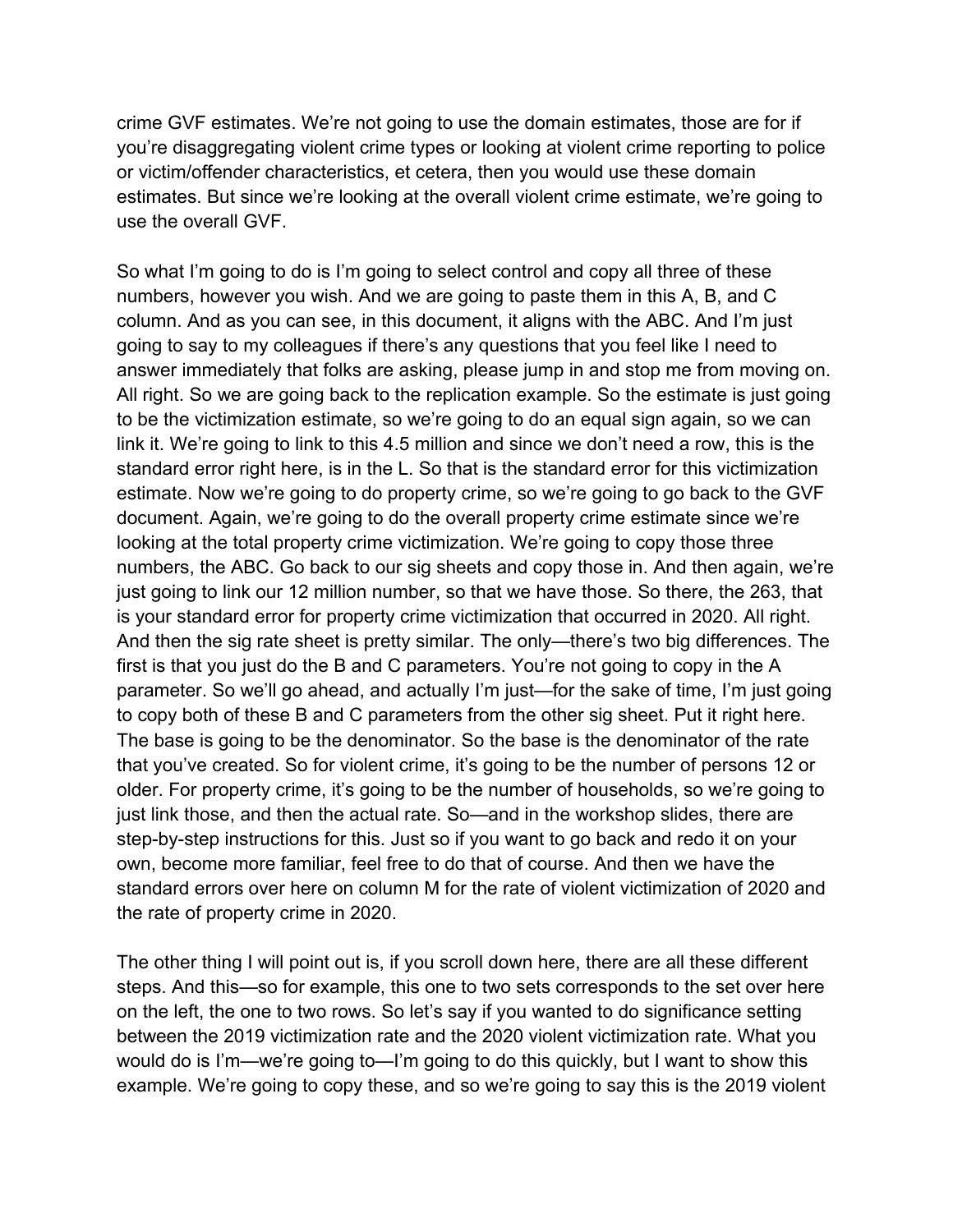victimization rate. Oh, nope. Sorry, that is 2020; 2019—what happens when I do this on the fly. And you could of course run the 2019 number, off the top of my head, I think it's, what, five—we're going to say 5.2 million is what I'm remembering right now. But of course, you want to get that exact number. So we're just going to put that in here for now as an example. And we're going to pull—because this is 2019, we're going to pull these overall person parameters for 2019. We're going to copy them right here, paste. All right. And so this is set five to six, so the set on the left and we're comparing rows five to six. What we're going to do is we're going to scroll down to five to six, which is right here. And it's going to show you—basically, there's a bunch of other formulas built in here, looking at P values and confidence intervals, and it's going to tell you whether those two numbers are statistically different or the same. And right now, we're showing that this significance is at 10 percent. So then you would be able to report that those estimates were different. So quick example on that just so you know how the steps work at the bottom. Let me—I think those were the main things. Let me check my notes and make sure that I'm not missing anything major to tell you. As I said, there are step-by-step instructions in the slide. And I think—I think that's it. So if we can go back to the slides, I will pass the ball back to Daryl and we'll follow up with the slide on the resources.

All right, so updates from BJS. We talked about some of these in the chat. But subscribe to JustStats which is the BJS listserv, and you'll get up-to-date information on any data releases, report releases, and data tool updates. And of course, you'll get, you know, information on like the webinars. That's how those came through, so we have two webinars next week. Please sign up for those. The first is the updates from BJS on the NCVS. And then, we have another one on Measuring Hate Crimes in the U.S., so both of those will be really interesting. And then of course, please follow BJS on Twitter and Facebook for updates.

Next slide, I think that's the end. So thank you. There's all of our contact information. Please feel free to email us if you have any questions, you know, pick one of us to email and that person can move it to, you know, someone else if needed based on expertise or whatnot. So thank you all very much. And we will open it up for questions and answers now.

HEATHER BROTSOS: Oh, I'm back. First of all, thank you to all of our presenters today. All of our wonderful BJS statisticians as well as our special guests, Keith and Tara, fantastic presentation. We've got just about 12 minutes left for some questions and answers. So if you haven't put your questions in, please do that now. We'll try to get through as many as we can. If we don't get to your question today, feel free to email us at the contact provided on this slide or you can also email the AskBJS—the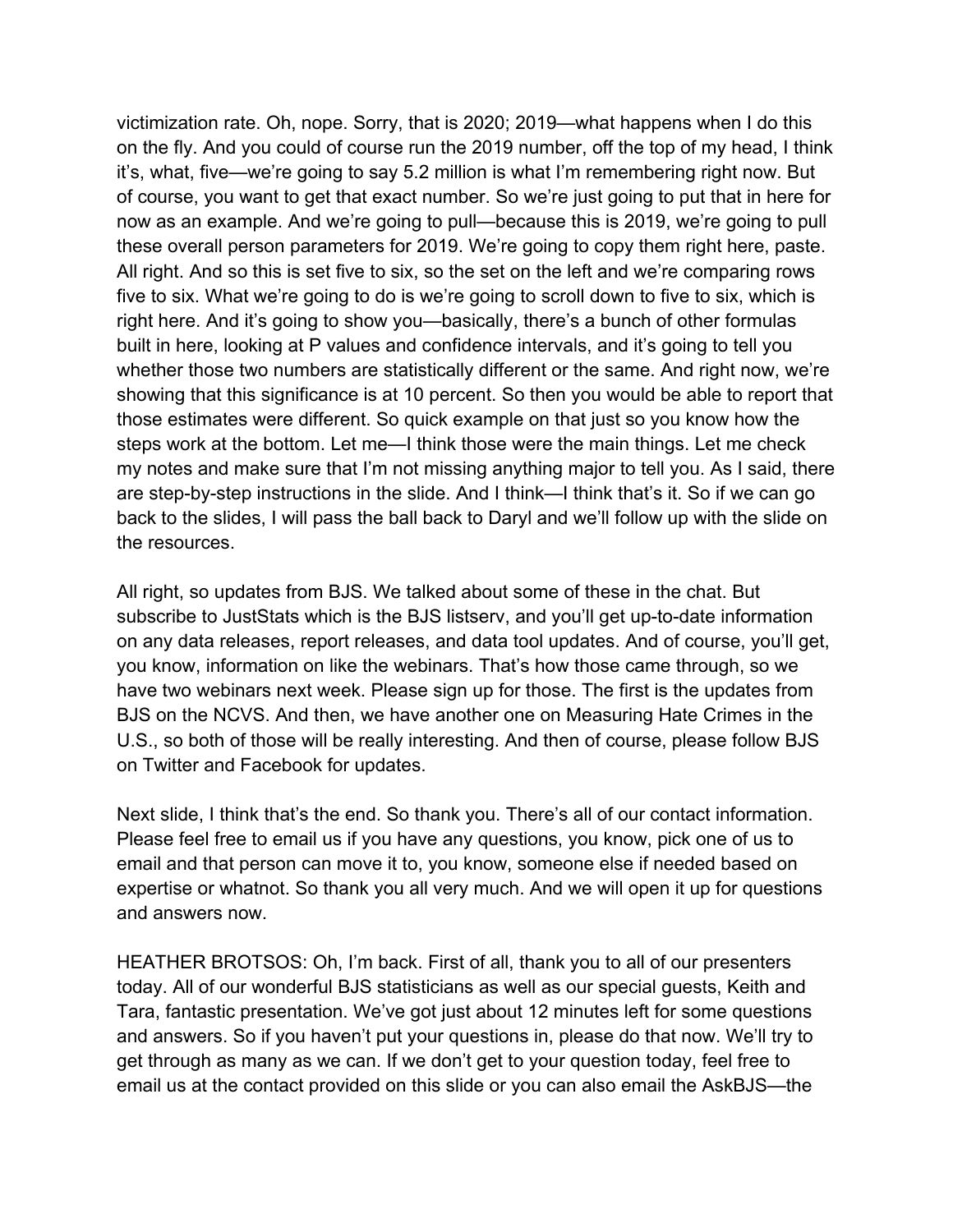AskBJS email box. That is a monitored email box, and we will get routed those questions directly to be able to answer them. So a couple of things to start off with, Rachel, maybe you can take this first one. You went over this a little bit in the demonstration that I think it bears repeating. If you can talk a little bit about the difference between the different types of files that we—that we have within, you know, any given year for the NCVS, what each of those files is.

RACHEL MORGAN: Yes. I was just looking real quick. Daryl, if you will advance to a couple of slides down, there's one on the public-use file structure. Yes, perfect, that one. So the way NACJD releases data files, we release a concatenated file, which is 1992 to the present year. And there are three data files that are released with that concatenated file. There is an incident file, a household file, and then a person-level file. And if you look here, the way the variables are named, indicates what level basically that they were—what part of the survey they were asked. So 2000-level variables are house-hold variables, 3000-level variables are person-level, and then 4000 are incident-level variables. And so you're going to want to download all three of those files from NACJD with the annual files so say just the 2020 download from NACJD, there's going to be five files associated with that. As long as you have the household, the person, and then there is an incident extract file, then you're going to be good to go there. That answer?

HEATHER BROTSOS: Yes, thanks, Rachel. And then related to that, when you download those files, you can download them in different formats. So if SPSS is not your preferred package, you can download them in data or the delimited file or SAS, there's a few different options there when you go to do that download. Our next question is asking about the information collected on—where did it go—on incidents, was there any info on the dataset on when crimes occurred more specific than the year? Lexi, do you want to answer that one?

ALEXANDRA THOMPSON: Yes, we do ask questions about when the incident occurred. If you look in the incident data file, there are two variables related to one, the timing of the incident. One variable is the month the incident occurred and the other variable is the year the incident occurred. Those are variable V4014 for the month, and variable V4015 for the year the incident occurred.

HEATHER BROTSOS: Great. We've also got a couple of questions about the supplement, which we did not cover in today's presentations. We really focused on the core NCVS, but Jenna, would you be able to just give a quick answer about the reference period that's used in the supplement on how that's different from the core and how—or how we collect if we ask those questions differently?